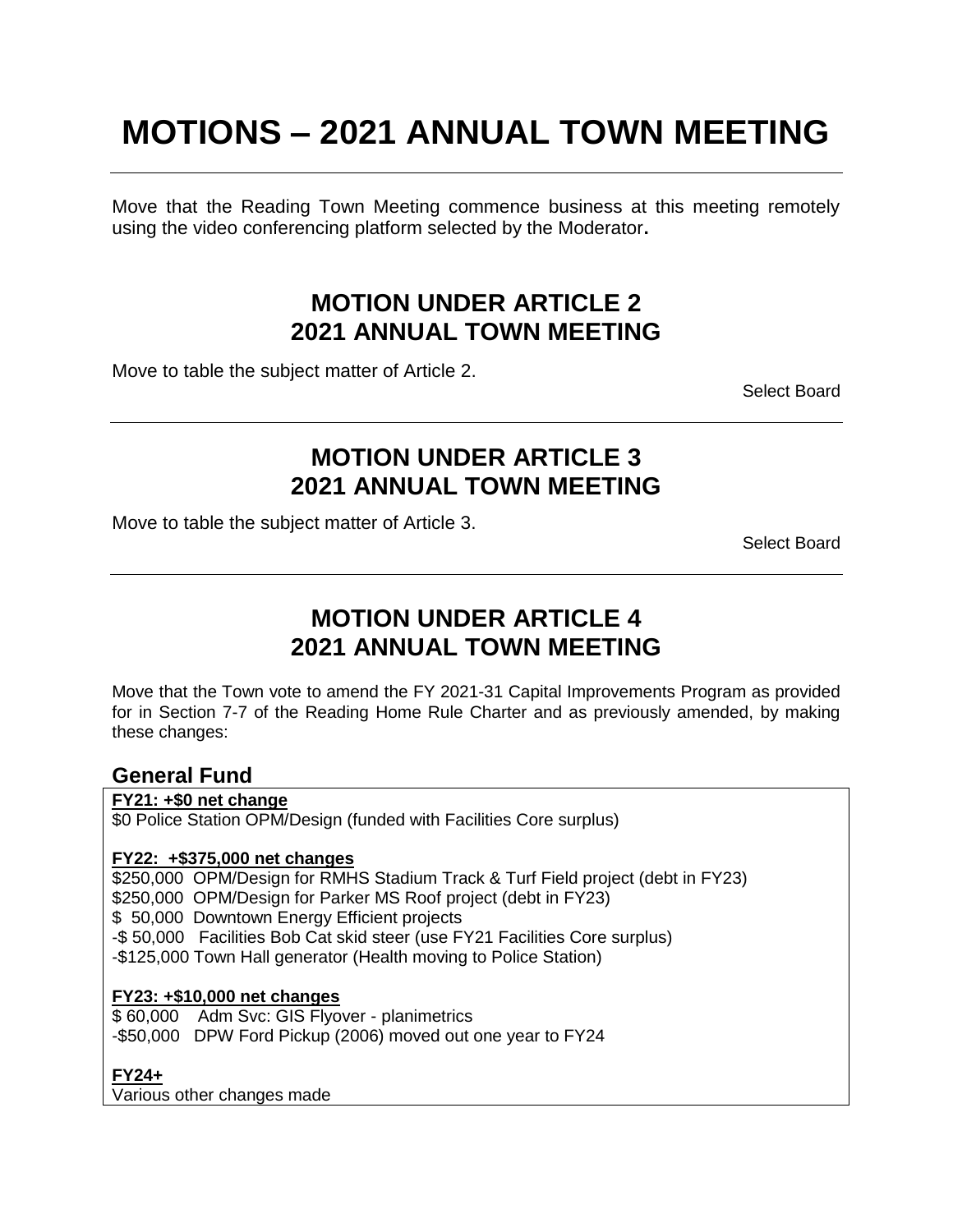### **Enterprise Funds – Water**

#### **FY21: No changes**

#### **FY22: No changes**

*Note debt -\$121,481 MWRA Lead Removal (startup delayed by one year)*

#### **FY23: No changes**

**FY24+** Various changes made

### **Enterprise Funds – Sewer**

**FY21: No changes**

**FY22: No changes** *Note debt -\$114,025*

**FY23: No changes**

**FY24+** Various changes made

### **Enterprise Funds – Storm Water**

**FY21: no changes**

#### **FY22: +\$100,000**

+\$100,000 additional funding for drainage projects *Note debt -\$103,372*

#### **FY23: no changes**

**FY24+** Various changes made

Select Board

# **MOTION UNDER ARTICLE 5 2021 ANNUAL TOWN MEETING**

Move that the Town vote to amend the Town's Operating Budget for the Fiscal Year commencing July 1, 2020, as adopted under Article 17 of the Annual Town Meeting of June 15, 2020 and amended under Article 4 of the Subsequent Town Meeting of November 9, 2020; and to raise and appropriate, borrow or transfer from available funds, or otherwise provide a sum or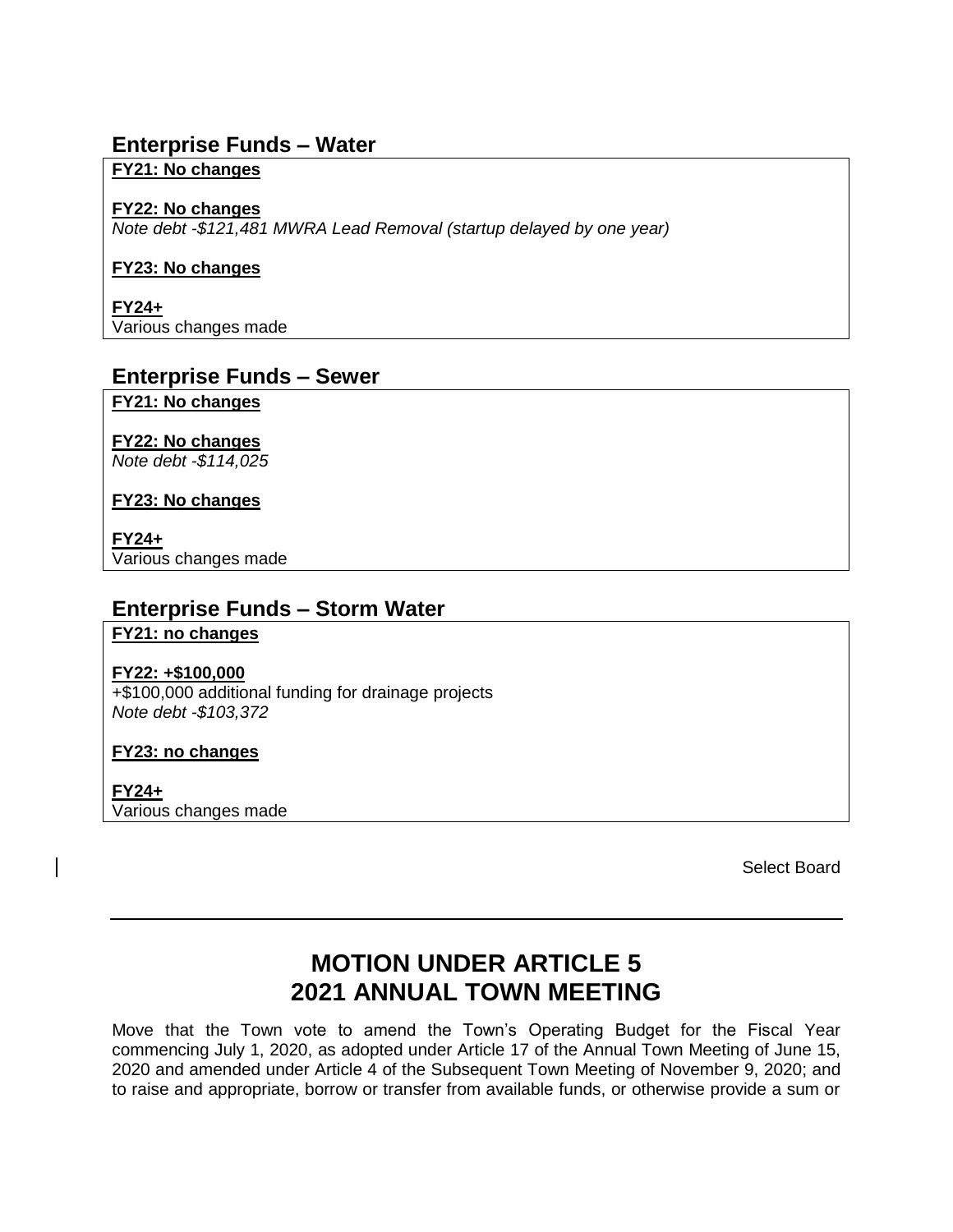sums of money to be added to the amounts appropriated under said Article, as amended, for the operation of the Town and its government:

| <b>Account Line</b>                                       | <b>Description</b>                     | <b>Decrease</b> | <b>Increase</b> |
|-----------------------------------------------------------|----------------------------------------|-----------------|-----------------|
|                                                           |                                        |                 |                 |
| <b>Benefits</b><br><b>B99</b><br><b>Contract Contract</b> | OPEB allocation +\$693,400             | \$456,600       |                 |
| wages & expenses                                          | 111F Pending Retirement \$150,000      | \$350,000       |                 |
|                                                           | (Fire \$93k) and (Police \$57k)        |                 |                 |
|                                                           | Health Insurance Premiums - \$500,000  |                 |                 |
|                                                           | Health Insurance Offsets - \$800,000   |                 |                 |
| Regional<br>E99                                           | Essex North Voke \$25,000              |                 | \$35,000        |
| <b>Vocational Education</b>                               | Minuteman Voke \$10,000                |                 |                 |
| G91 - Administrative                                      | Elections \$10,000                     |                 | \$10,000        |
| <b>Services Wages</b>                                     |                                        |                 |                 |
| G92 - Administrative                                      | Legal \$45,000                         |                 | \$65,000        |
| <b>Services Expenses</b>                                  | Postage (elections) \$20,000           |                 |                 |
| H <sub>92</sub><br>Public                                 | Veteran's Benefits -\$40,000           | \$40,000        |                 |
| <b>Services Expenses</b>                                  |                                        |                 |                 |
| 191 – Finance Wages                                       | Accounting OT \$3,000                  |                 | \$3,000         |
| 192<br>Finance<br>$\frac{1}{2}$ and $\frac{1}{2}$         | Assessors revaluation \$70,000<br>(now |                 | \$70,000        |
| <b>Expenses</b>                                           | every five years)                      |                 |                 |
| J91 - Public Safety                                       | Fire buyback \$53,000 (retirements)    |                 | \$157,000       |
| Wages                                                     | Dispatcher OT \$50,000                 |                 |                 |
|                                                           | Police buyback \$54,000 (retirements)  |                 |                 |
| $K93$ – Public Works                                      | estimate as of 3/15/21                 |                 | \$50,000        |
| Snow & Ice                                                |                                        |                 |                 |
|                                                           |                                        |                 |                 |
|                                                           | <b>Subtotals</b>                       | \$496,600       | \$390,000       |
|                                                           |                                        | 390,000         |                 |
|                                                           | <b>Net Operating Expenses</b>          |                 | \$106,600\$0    |
|                                                           | <b>From Free Cash</b>                  |                 | \$0             |
|                                                           | <b>Transfer to Enterprise Funds</b>    |                 | \$18,300        |
|                                                           | <b>Transfer to RMLD OPEB Trust</b>     |                 | <u>\$88,300</u> |
|                                                           |                                        |                 |                 |

### **General Fund – Wages and Expenses**

#### **Enterprise Funds – Wages and Expenses**

| <b>Account Line</b> | <b>Description</b>                | <b>Decrease</b> | <b>Increase</b> |
|---------------------|-----------------------------------|-----------------|-----------------|
|                     |                                   |                 |                 |
| $W99 - Water EF$    | +\$13,600 OPEB allocation         |                 | \$13,600        |
| <b>Expenses</b>     |                                   |                 |                 |
| $X99 -$ Sewer EF    | +\$3,500 OPEB allocation          |                 | \$3,500         |
| <b>Expenses</b>     |                                   |                 |                 |
| Y99 - Storm Water   | +\$1,200 OPEB allocation          |                 | \$1,200         |
| EF expenses         |                                   |                 |                 |
|                     | <b>Transfer from General Fund</b> |                 | \$18,300        |

Finance Committee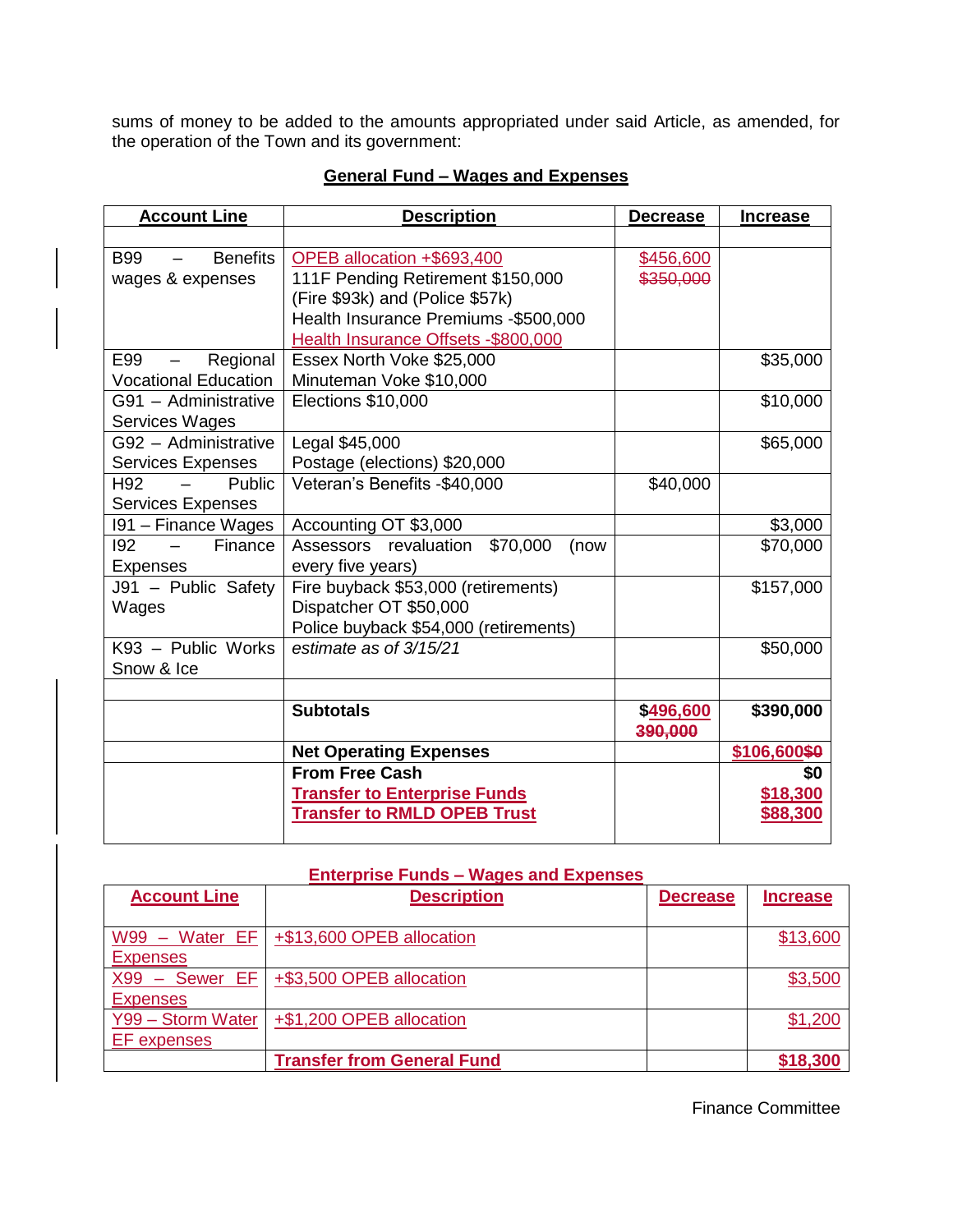### **MOTION UNDER ARTICLE 6 2021 ANNUAL TOWN MEETING**

Move to table the subject matter of Article 6.

Select Board

### **MOTION UNDER ARTICLE 7 2021 ANNUAL TOWN MEETING**

Move that that the Town raise and appropriate Seven Hundred and Ninety Three Thousand and Four Hundred Dollars (\$793,400) for the purpose of funding the Other Post-Employment Benefits (OPEB) Liability Trust Fund as modified in the revised budget line for the general fund in Article 5; and further to transfer Seventy Three Thousand Six Hundred Dollars (\$73,600) from the Water Enterprise Fund, Twenty Five Thousand and Five Hundred Dollars (\$25,500) from the Sewer Enterprise Fund, and Eleven Thousand and Two Hundred (\$11,200) from the Storm Water Enterprise Fund for the purpose of funding the OPEB Liability Trust Funds as modified in the revised budget lines in Article 5.

Select Board

### **MOTION UNDER ARTICLE 8 2021 ANNUAL TOWN MEETING**

Move that the Town vote to amend the Zoning Bylaw as follows, with additions being shown in bold italics and deletions being struck through, except for Part 5 below:

- 1. By modifying, in Section 2.0, Definitions, the following definition:
	- **Open Storage***Outdoor Commerce, Dining, Programming, or Storage***:** An accessory use involving t*T*he *relocation or extension of indoor commerce, dining, programming, or storage*  $\Theta$ utdoor*to outdoor areas, as an accessory use, on the same lot as a lawful principal use* storage or display of retail goods for sale.
- 2. By adding a new trigger for Minor Site Plan Review, in Section 4.6.2.3:

#### **4.6.2 Applicability**

**4.6.2.3** Except as otherwise specified in Section 4.6.2.1 or Section 4.6.2.2, Minor Site Plan Review is required if the proposed construction*, modification to use,* or site alteration involves any of the following:

**a** Exterior alteration of 500 square feet or more of horizontal or vertical area that is limited to doors, paint, awnings, railings, step replacement, handicapped ramps or building code compliance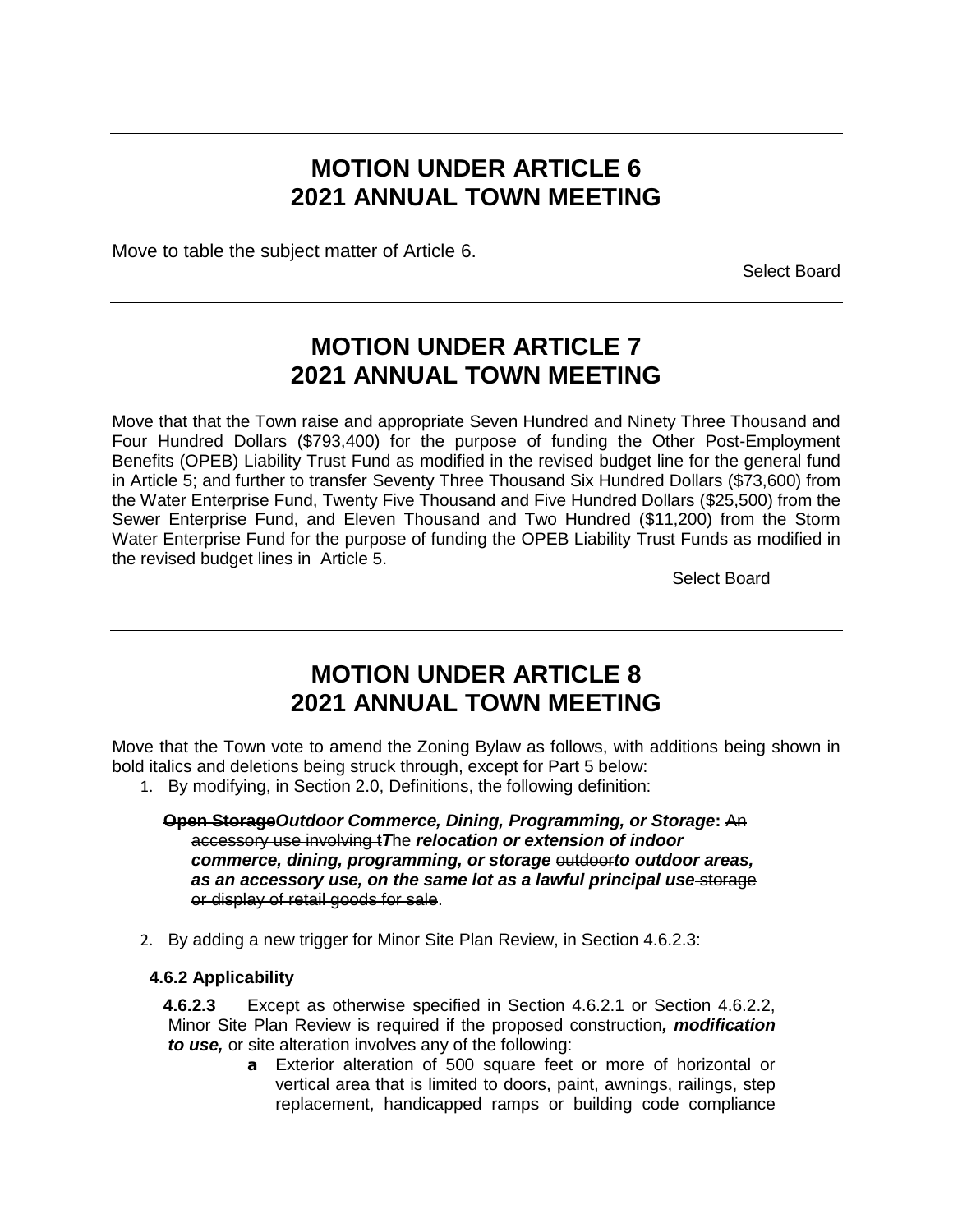measures, for a site within the Business B Zoning District;

- **b** Redevelopment or alteration of a site, or the interior of a building, in such a manner that the proposed site or building function is anticipated to generate unreasonable visual or auditory impacts to abutters*;*.
- **c** An existing site that becomes a nuisance to public health, safety or welfare (i.e. due to routine traffic spillover, excessive noise, site illumination beyond the hours of operation, etc.) as evidenced by substantiated complaints to the Police Department and/or Public Services Office*; or*.
- *d Outdoor Commerce, Dining, Programming, or Storage.*
- 3. By modifying, in Section 4.6.3.2, Minor Site Plan Review Procedures:

#### **4.6.3 Minor Site Plan Review**

**4.6.3.1** The CPDC, through regulation, may authorize the Community Development Director to grant Administrative Approval for a Minor Site Plan Review**,** with or without conditions**,** provided the proposed construction, expansion or alteration is not anticipated to result in any adverse impact on surrounding areas.

#### **4.6.3.2 Minor Site Plan Review Procedures**

The Applicant shall submit to the CPDC through the Community Development Director, one electronic copy and six *two* (*2*6) *printed* sets of plans *documents* showing *including* the following:

- *1 A complete application, including authorization from the property owner;*
- *2* **1** A written narrative explaining the proposed changes;
- *3* **2** Photographs of the existing site or area to be altered; and
- *4* **3** A rendering, site plan, plot plan or sketch.

For Minor Site Plan Review by the CPDC, the Applicant shall also submit one (1) set of *postage* stamped addressed envelopes in order for the Community Development Director to mail notification of the Minor Site Plan Review to abutters*. For applications under Outdoor Commerce, Dining, Programming, or Storage, notification will also be provided to businesses and tenants located on the site and within a 300' radius of the site, at a minimum.*

The Minor Site Plan Review shall not be considered complete, and a building permit shall not be issued, until a written approval is issued by the CPDC.

#### *Minor Modifications to an approved Minor Site Plan Review shall be subject to the provisions of Section 4.6.9.2.*

4. By combining Sections 4.6.3.3 and 4.6.3.4 into a new Section 4.6.3.3, Waiver of Parking, Loading and Related Design Requirements:

#### **4.6.3.3 Waiver of Loading Zone Space Requirements**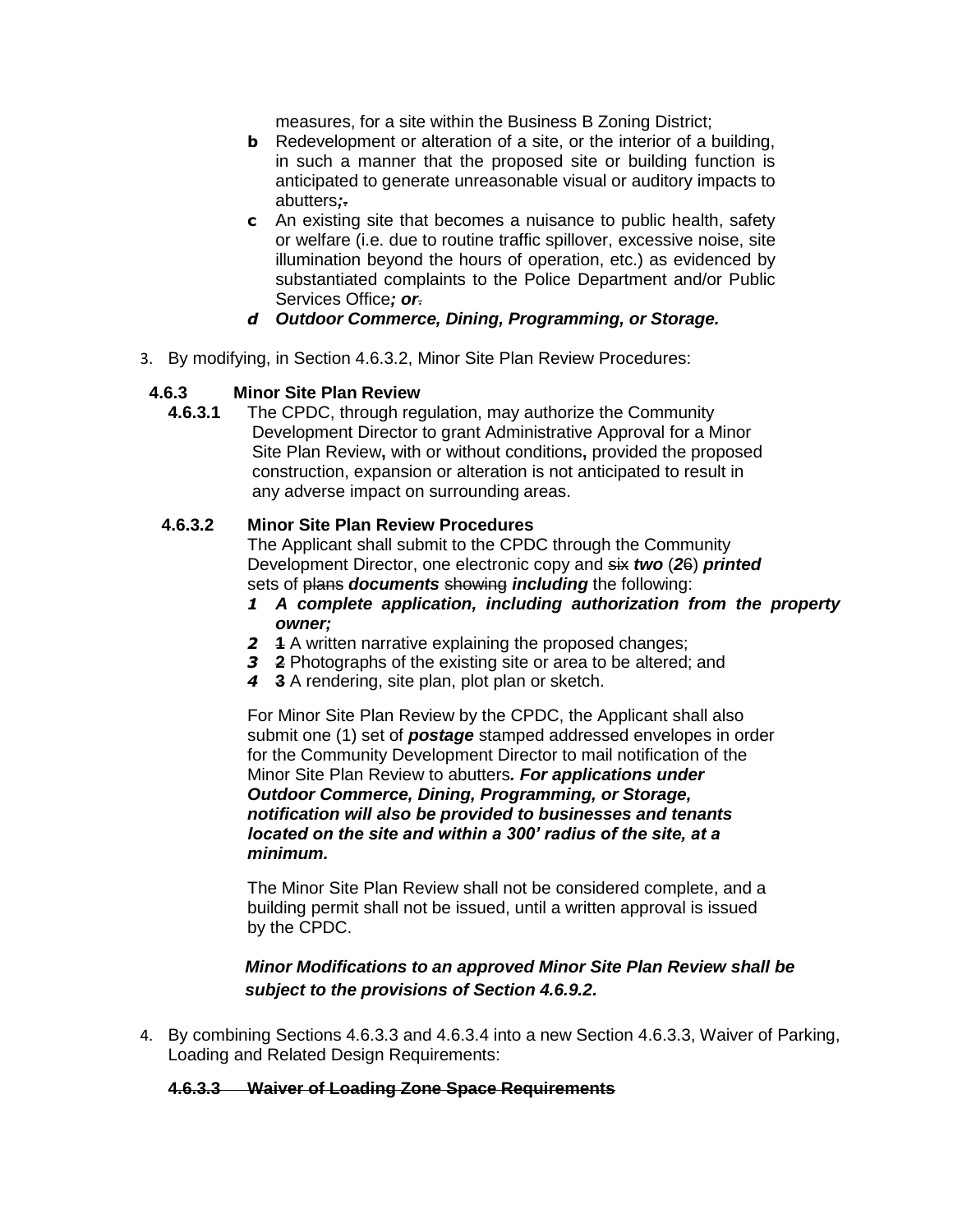Upon the applicant's request and submission of supporting documentation, the Community Planning and Development Commission may waive the requirements of Section 9.1 of the Zoning Bylaw as to the number of loading zone spaces upon a finding that there will be no adverse impact on surrounding areas.

**4.6.3.3 4.6.3.4 Waiver of Parking, Loading Space and Related Design Requirements in the Business Districts**

Upon the Applicant's request and submission of supporting documentation, the Community Planning and Development Commission may waive or reduce the requirements of Section 9.1 for a site located in the Business Districts upon a finding that there will be no adverse impact on surrounding areas.

5. By adding a new Section 4.6.3.4, Criteria for Approval – Outdoor Commerce, Dining, Programming, or Storage, as follows and as shown in bold and regular text as it will appear in the Zoning Bylaw, if adopted:

#### **4.6.3.4 Criteria for Approval – Outdoor Commerce, Dining, Programming, or Storage**

When reviewing an application for Outdoor Commerce, Dining, Programming, or Storage, the CPDC will consider and may impose limitations and/or conditions related to the following criteria:

**a** Duration of Use- hours of operation, seasonality, and recurrence of the use;

**b** Site Circulation & Access- adequacy of pedestrian, vehicular, and emergency access to and movement through the site;

**c** Parking- availability of and impact to parking;

**d** Intensification of Use – whether the proposal will expand or intensify the principal use;

**e** Structures & Furnishings- dimensions, methods for securing/storing, and specifications for all proposed structures and furnishings to be used;

**f** Materials & Products- materials and products displayed or stored shall be for sale on-site, and not for distribution, and shall not generate dust, noise or other objectionable effects, or create a hazard to the community on account of fire, explosion or any other cause;

**g** Lighting, Heating & Sound- details regarding any proposed outdoor lighting, heating, or sound-generating devices, as well as specifications regarding any utility extensions for such;

**h** Setbacks- proximity of structures and activities to property lines;

**i** Visual Impact- measures to address the effect of the use (such as plantings, fencing, sculptures, trellises, artwork, etc.) on neighbors;

**j** Signage-justification for any desired temporary signage;

**k** Competing Uses & Neighborhood Coordination- consideration for how the area is used throughout the day, and at night, and accommodations for the needs of neighboring uses.

#### **Compliance with Decision of Approval**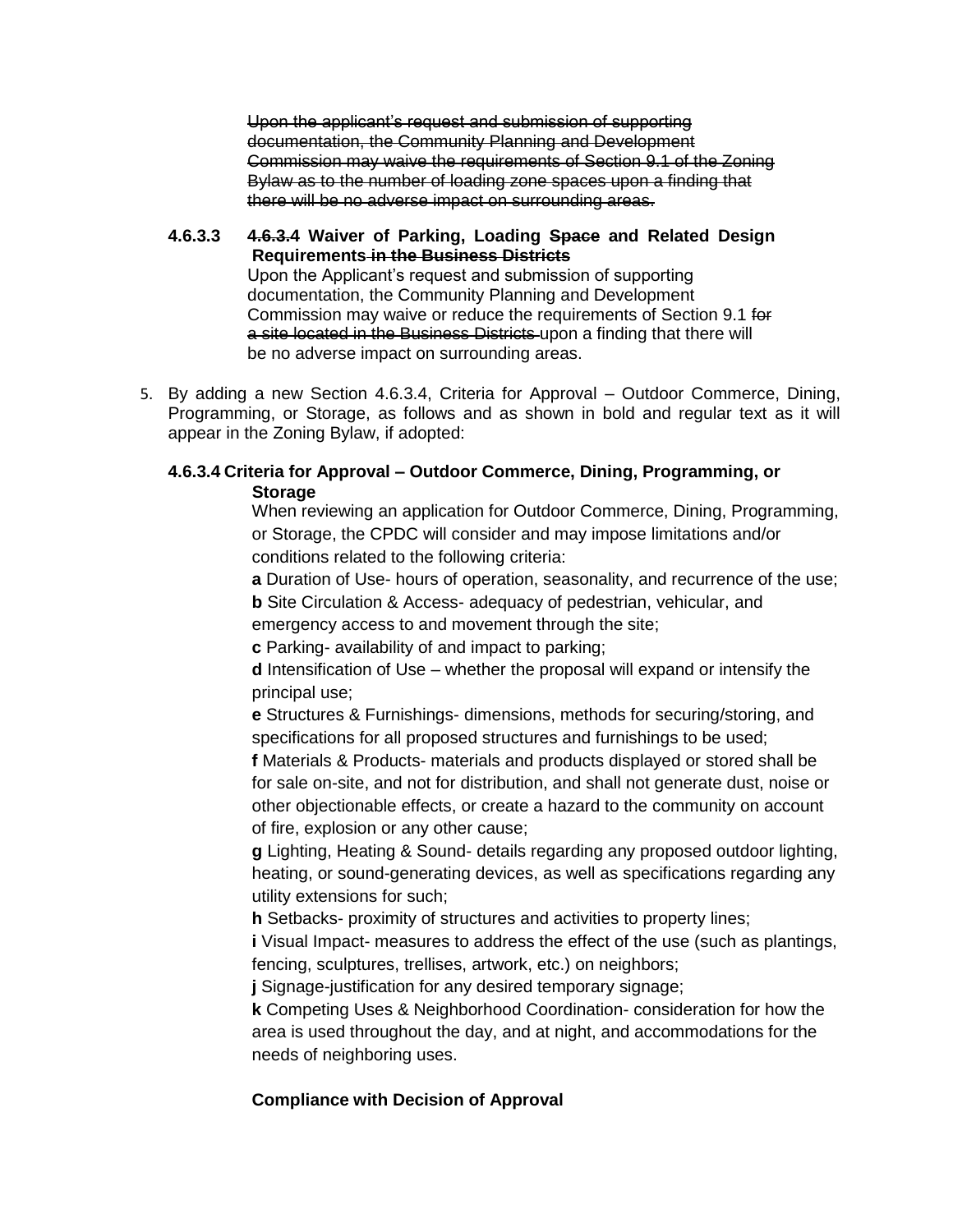Should an applicant fail to comply with the limitations or conditions contained in a minor site plan decision of approval issued for Outdoor Commerce, Dining, Programming, or Storage, in addition to any and all other methods of zoning enforcement available to the Town, the applicant may be required to propose solutions to staff and may be required to return to the CPDC to amend the decision of approval. Ongoing failure to comply with conditions contained in a decision of approval issued hereunder shall result in rescission of the decision of approval.

6. By modifying Section 5.2, General Requirements, to include an acronym for Minor Site Plan Review (MSPR):

#### **5.2 General Requirements**

- 5.2.1 Use regulations for all uses shall be as specified in Section 5.3.1, the "Table of Uses for Business and Industrial Districts," and Section 5.3.2, the "Table of Uses for Residence Districts." In these tables, "Yes" denotes a use permitted by right in a particular district; the letters "SPA" denote a use permitted in a particular district only by Special Permit from the Zoning Board of Appeals; the letters "SPS" denote a use permitted in a particular district only by Special Permit from the Board of Selectmen; the letters "SPP" denote a use permitted in a particular district only by Special Permit from the Community Planning and Development Commission (CPDC); *the letters "MSPR" denote a use permitted in a particular district only by Minor Site Plan Review from the CPDC, unless approved as part of a full Site Plan Review application;* "No" denotes a use prohibited in a particular district.
	- 7. By modifying the row for Open Storage in Section 5.3.1 Table of Uses for Business and Industrial Districts – Accessory Uses, and by adding Note 6, as follows:

#### **5.3 Table of Uses**

**5.3.1 Table of Uses for Business and Industrial Districts**

| <b>ACCESSORY USES</b>                                                          | BU              | <b>BUS</b> | <b>BU</b> | <b>IND</b> | <b>PUD-B</b><br>Overlay                             | <b>PUD-I</b><br>Overlay |
|--------------------------------------------------------------------------------|-----------------|------------|-----------|------------|-----------------------------------------------------|-------------------------|
| Open Storage Outdoor Commerce,<br>Dining, Programming, or Storage <sup>6</sup> | <b>SPPMSPRI</b> |            |           |            | <u> Nomspr   Nomspr   Sppmsp   Sppmspr   Sppmsp</u> |                         |

Notes:

- **1** Townhouse style Multi-Family Dwelling only in Business C Planning Subdistrict A.
- **2** Permitted only in Business C Planning Subdistricts B and D.
- **3** Requires on-site garage for all vehicles and enclosed storage for all materials.
- **4** The total number of children under age sixteen (16) in a family child care home shall not exceed ten (10), including participating children living in the residence.
- **5** Except by a contractor performing construction work on the premises.

*<sup>6</sup> Also allowed by MSPR in the Downtown Smart Growth District (40R Overlay). Not applicable to Home Occupation or Special Home Occupation uses* 

*in any district.*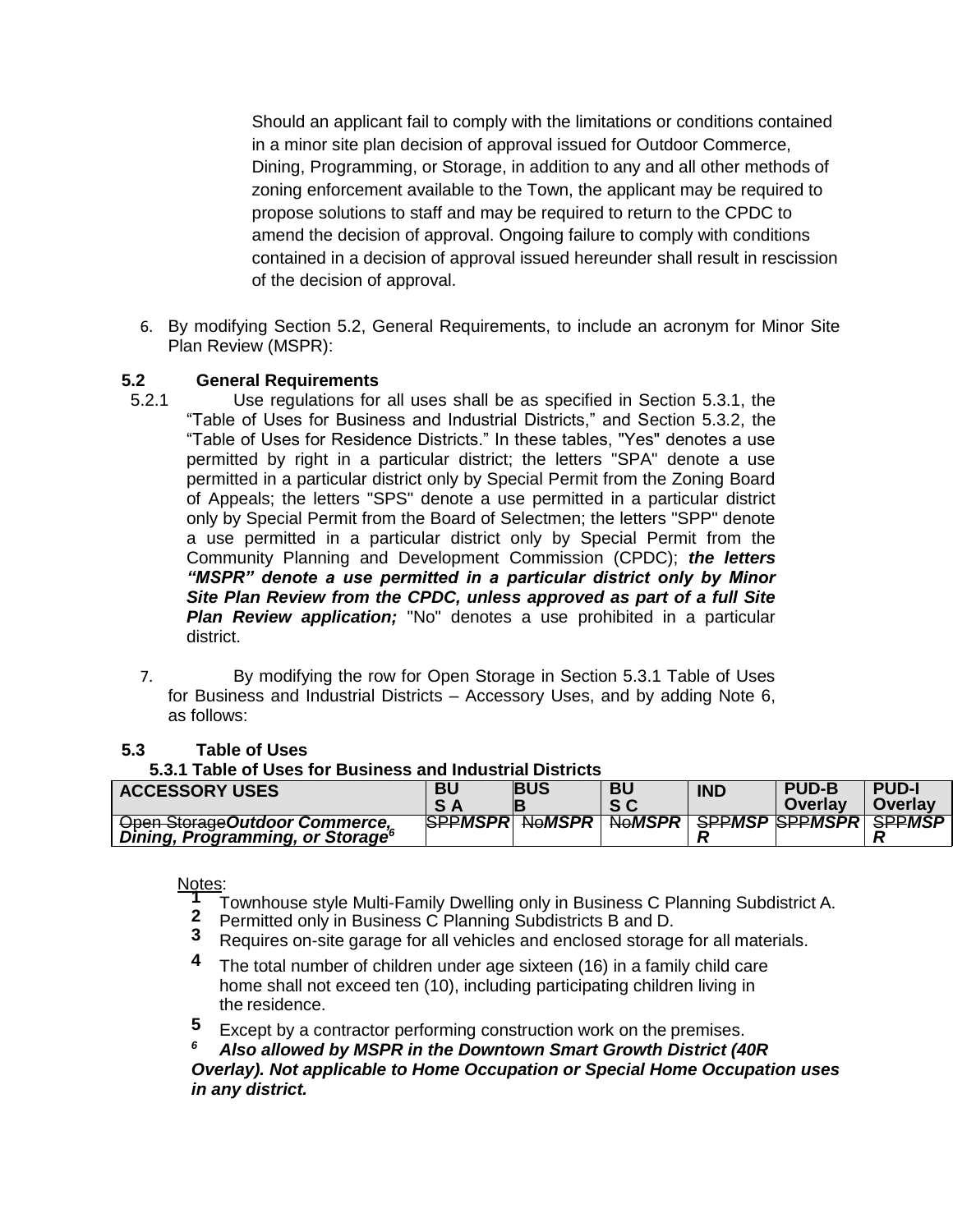8. By inserting a new row to Section 5.3.2 Table of Uses for Residence Districts – Accessory Uses, immediately following the existing row for "Animal Kennel," and by adding Note 4, as follows:

#### **5.3.2 Table of Uses for Residence Districts**

| <b>ACCESSORY USES</b>                                                    | <b>RES</b><br>$S-15$<br>$S-20$<br>$S-40$ | <b>RES</b><br>$A-40$ | <b>RES</b><br>$A-80$ | <b>PRD-G</b><br><b>PRD-M</b> | <b>PUD-R</b> |
|--------------------------------------------------------------------------|------------------------------------------|----------------------|----------------------|------------------------------|--------------|
| <b>Outdoor Commerce, Dining,</b><br>Programming, or Storage <sup>4</sup> | <b>MSPR</b>                              | <b>MSPR</b>          | <b>MSPR</b>          | No                           | No           |

#### Notes:

**1** In a Residence District**,** a single**-**family dwelling existing prior to April 1942, which at that time had at least eight (8) finished and habitable principal rooms, upon receipt of a Special Permit from the Zoning Board of Appeals, may be converted into a two- family dwelling, provided that the conversion does not increase the gross floor area of the structure by the lesser of 1000 square feet or one-third of the gross floor area of the dwelling existing on the date of application for conversion or on January 1, 2020, whichever is earlier, and that the external appearance as a single**-**family dwelling is retained. However, if no increase in gross floor area is proposed to the existing single- family structure as part of conversion, then the Special Permit shall not be required.

After a structure is converted to a two-family under this Footnote, no future additions to the structure will be allowed. At such time that the original April 1942 single-family dwelling is voluntarily demolished, rights to a two-family under this Footnote – whether granted by-right or by Special Permit – shall be discontinued.

**2** The total number of children under age sixteen (16) in a family child care home shall not exceed ten (10), including participating children living in the residence.

**3** Except by a contractor performing construction work on the premises. *<sup>4</sup> Applicable to legally existing businesses in residence districts, where the principal use of the site is commercial. Not applicable to Home Occupation or Special Home Occupation uses in any district.* 

9. By deleting Section 5.6.1, Open Storage, in its entirety, from Section 5.6, Uses by Special Permit, and by renumbering remaining sections accordingly:

#### **5.6 Uses by Special Permit**

#### **5.6.1 Open Storage**

Open Storage may be authorized as specified in the Table of Uses for Business and Industrial Districts set forth in Section 5.3.1 of the Zoning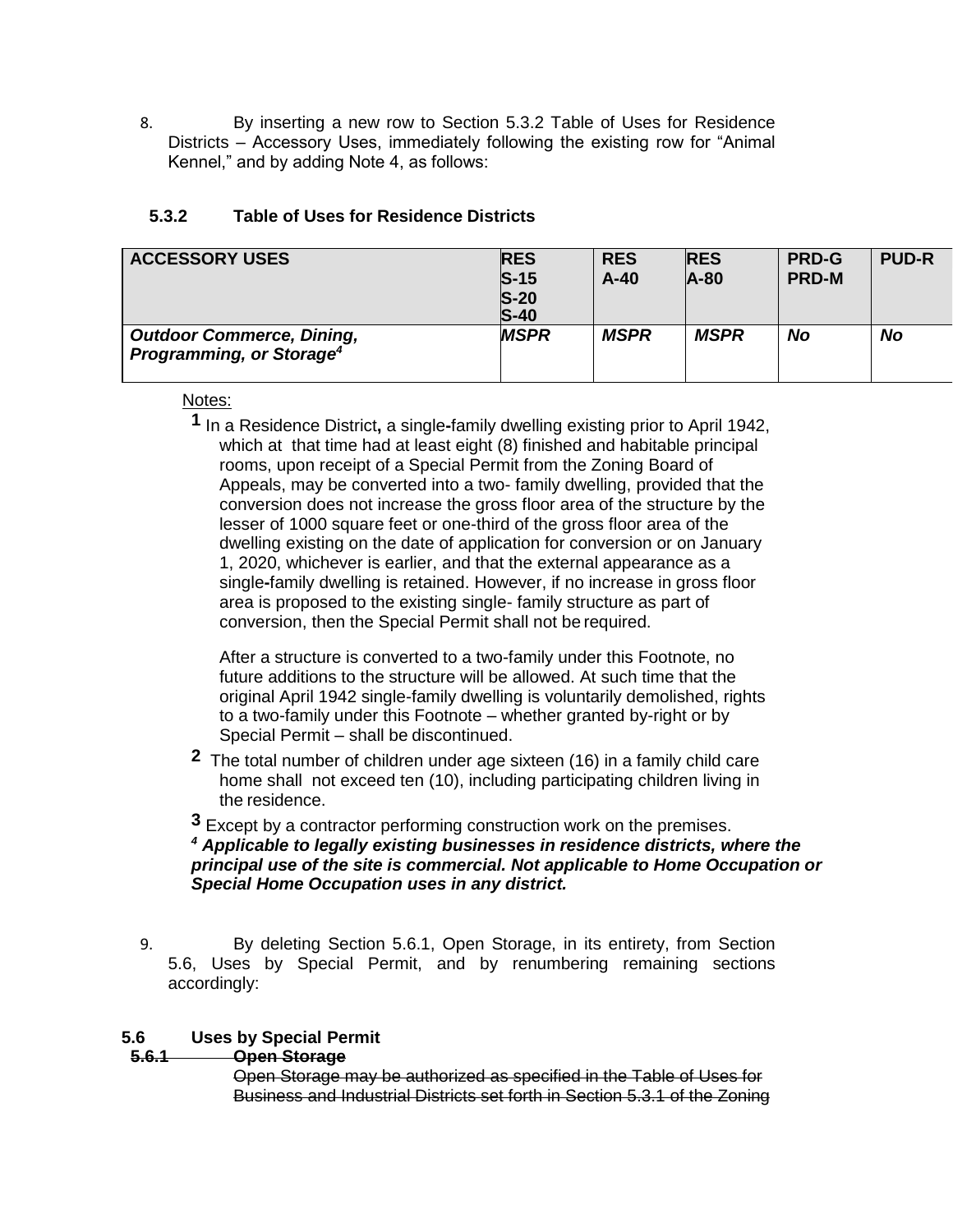Bylaw by Special Permit from the CPDC, based upon the criteria set forth in Section 5.6.1.1.

#### **5.6.1.1 Criteria for Approval**

- **a** Products shall be stored only for the purpose of merchandise display or stock for sale on site, and not for distribution.
- **b** Open storage area shall occupy no more than ten percent (10%) of a lot's total area.
- **c** Products stored shall not impede pedestrian movement or vehicular circulation.
- **d** Products stored shall neither encroach upon required parking spaces nor impede access thereto
- **e** Products stored may be required to be screened from any abutting residential properties.
- **f** No products may be stored in any public right of way nor impede access thereto.
- **g** In issuing a Special Permit, the CPDC may restrict the hours during which products may be displayed.
- **h** No products shall be stored so as to create dust, noise or other objectionable effects, or to create a hazard to the community on account of fire, explosion or any other cause.

#### **5.6.1.2 Process**

Applications for a Special Permit for open storage shall be made in accordance with the procedures for Site Plan Review set forth in Section 4.6.4 of the Zoning Bylaw.

Community Planning and Development Commission

# **MOTION UNDER ARTICLE 9 2021 ANNUAL TOWN MEETING**

Move that the Town vote to amend Section **6.5.2** 6.6.2 of the General Bylaw, establishing the Inspection Revolving Fund as shown below, with additions being shown in bold and deletions being struck through:

#### **6.5.2 Inspection Revolving Fund**

Funds held in the Inspection Revolving Fund shall be used for legal costs, oversight and inspection, plan review, property appraisals and appeals, public services general management, pedestrian safety improvements, records archiving, and other costs related to building, plumbing, wiring, gas and other permits required for large construction projects and shall be expended by the Town Manager. Receipts credited to this fund shall include building, plumbing, wiring, gas and other permit fees for the Schoolhouse Commons, The Metropolitan at Reading Station, Postmark Square, 20-24 Gould Street, 467 Main Street, Oaktree, Addison-Wesley/Pearson, Johnson Woods, **Eaton Lakeview (23-25 Lakeview Avenue and 128 Eaton Street), 258 Main Street, 267 Main Street, 531 Main Street, 25 Haven Street, and 18-20 Woburn Street** developments; and that the annual spending limits for the revolving funds are set as follows: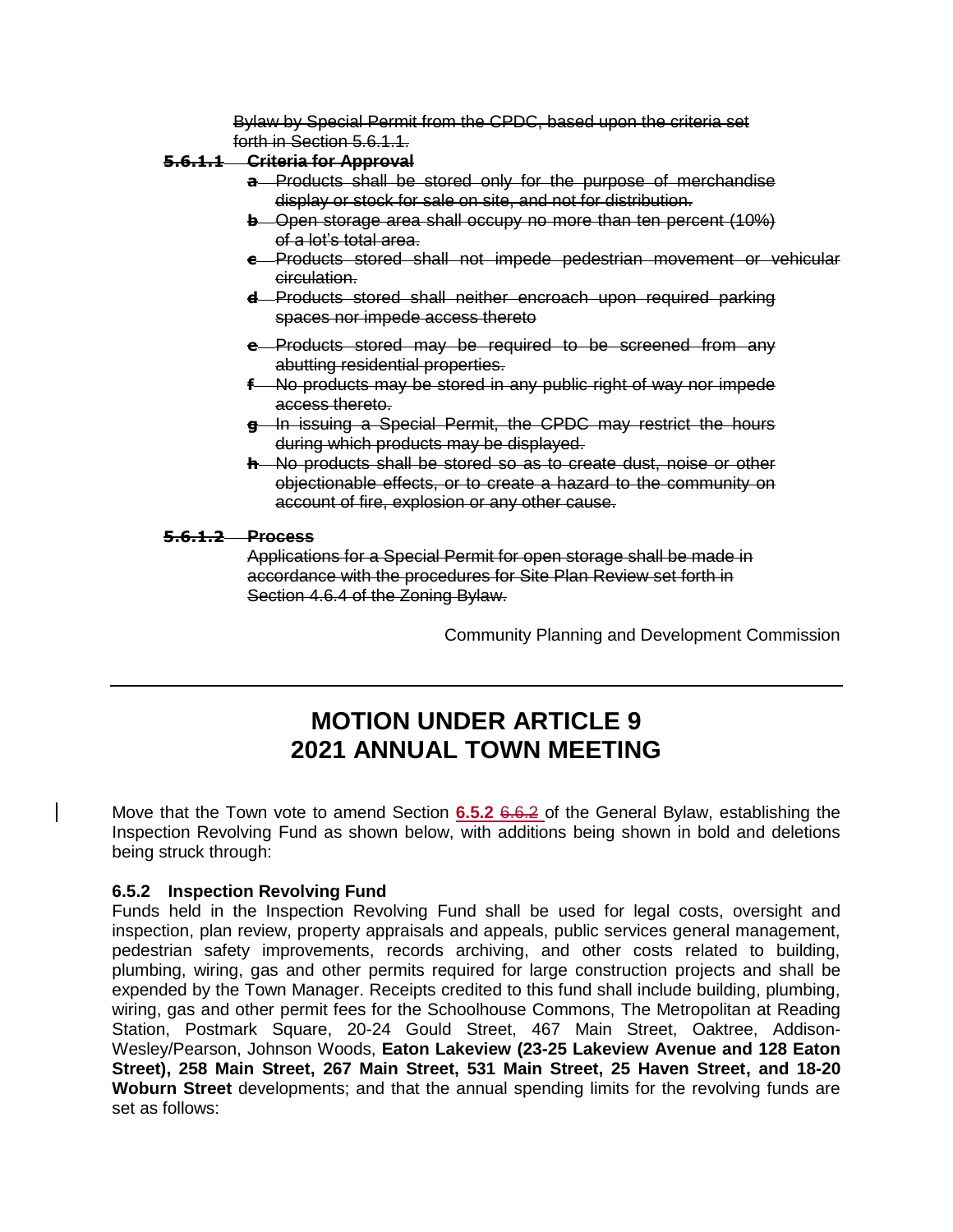| <b>Revolving</b><br><b>Account</b>               | <b>Spending</b><br>Authority                                                                      | <b>Revenue</b><br><b>Source</b>                                                                                                                        | <b>Allowed</b><br><b>Expenses</b>                                                                                                                                                                                                                                                     | <b>Expend-</b><br>iture<br>Limits | <b>Year End</b><br><b>Balance</b>         |
|--------------------------------------------------|---------------------------------------------------------------------------------------------------|--------------------------------------------------------------------------------------------------------------------------------------------------------|---------------------------------------------------------------------------------------------------------------------------------------------------------------------------------------------------------------------------------------------------------------------------------------|-----------------------------------|-------------------------------------------|
| Conservation<br>Commission<br>Consulting<br>Fees |                                                                                                   | Fees as provided for<br>in Reading General<br>Conservation Bylaws Section 5.7,<br>Commission   Wetlands Protection                                     | Consulting and<br>engineering services<br>for the review of<br>designs and<br>engineering work for<br>the protection of<br>wetlands.                                                                                                                                                  | \$25,000                          | Available for<br>expenditure<br>next year |
| Inspection<br>Revolving<br>Fund                  | Town<br>Manager                                                                                   | Building, Plumbing,<br>Wiring, Gas and other<br>permits for the<br>projects listed in the<br>Article.                                                  | Legal, oversight and<br>inspection, plan<br>review, initial property<br>appraisals and<br>appeals, Public<br>Services planning<br>and general<br>management, curb,<br>sidewalks and<br>pedestrian safety<br>improvements,<br>records archiving and<br>other project related<br>costs. | \$250,000                         | Available for<br>expenditure<br>next year |
| Public Health<br><b>Clinics and</b><br>Services  | Board of<br><b>Health</b>                                                                         | Clinic fees, charges<br>and third-party<br>reimbursements                                                                                              | Materials and costs<br>associated with<br>clinics and public<br>health programs                                                                                                                                                                                                       | \$25,000                          | Available for<br>expenditure<br>next year |
| Library<br>Fines and<br>Fees                     | Library<br>Director and<br>Trustees                                                               | Charges for lost or<br>damaged Library<br>materials<br>and fees from printing, maintenance, upkeep<br>faxing<br>or<br>supplementary<br>based services. | <b>Acquire Library</b><br>materials to replace<br>lost or damaged<br>items, and for the<br>similarand supplies for<br>fee-supplementary fee-<br>based services                                                                                                                        | \$15,000                          | Available for<br>expenditure<br>next year |
| Mattera<br>Cabin<br>Operating                    | <b>Facilities</b><br><b>Director</b>                                                              | <b>Rental Fees</b>                                                                                                                                     | Utilities and all other<br>maintenance and<br>operating expenses                                                                                                                                                                                                                      | \$10,000                          | Available for<br>expenditure<br>next year |
| Town Forest Committee                            | Director of<br><b>Public Works</b><br>upon the<br>recommenda<br>tion of the<br><b>Town Forest</b> | Sale of timber; fees for Planning and<br>use of the Town<br>Forest                                                                                     | Improvements to the<br>Town Forest                                                                                                                                                                                                                                                    | \$10,000                          | Available for<br>expenditure<br>next year |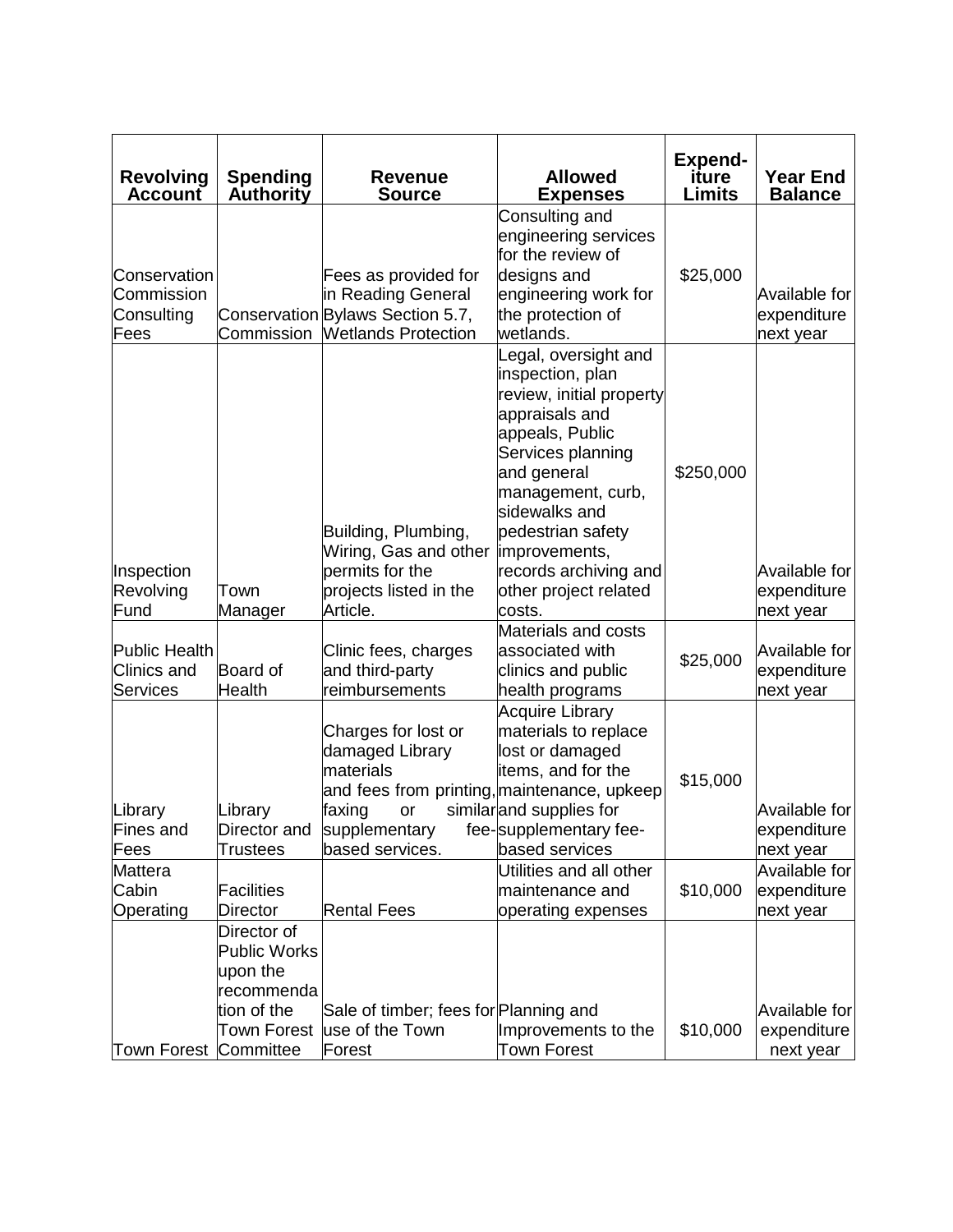### **MOTION UNDER ARTICLE 10 2021 ANNUAL TOWN MEETING**

Move that the Town vote to approve an Affordable Housing Trust Fund Allocation Plan pursuant to Chapter 140 of the Acts of 2001 entitled "AN ACT AUTHORIZING THE TOWN OF READING TO ESTABLISH AN AFFORDABLE HOUSING TRUST FUND".

Select Board

# **MOTION UNDER ARTICLE 11 2021 ANNUAL TOWN MEETING**

Move that the Town vote to accept Clause Twenty-second G of M.G.L. c.59, §5 for real estate that is the domicile of a person but is owned by a trustee, conservator or other fiduciary for the person's benefit if the real estate would be eligible for exemption under clause Twenty-second, Twenty-second A, Twenty-second B, Twenty-second C, Twenty-second D, Twenty-second E or Twenty-second F of M.G.L. c.59, §5 if the person were the owner of the real estate.

Select Board *at the recommendation of the Board of Assessors* 

# **MOTION UNDER ARTICLE 12 2021 ANNUAL TOWN MEETING**

Move that the Town vote to accept Clause Twenty-second H of M.G.L. c. 59, § 5 to exempt from taxation certain real property of and occupied by parents or guardians of military personnel who were killed in action or injured in action that subsequently caused their death, or military personnel missing in action and presumed dead, subject to residency requirements.

Select Board *at the recommendation of the Board of Assessors* 

### **MOTION UNDER ARTICLE 13 2021 ANNUAL TOWN MEETING**

Move that the Town vote to appropriate the sum of **Three Million Dollars (\$3,000,000)** for the purpose of making improvements including full replacement of the Reading Memorial High School Stadium Track and Turf Field, including the costs of consulting services, audits, plans, documents, cost estimates, bidding services and all related expenses incidental thereto and necessary in connection therewith, said sum to be expended by and under the direction of the Town Manager; and, for the purpose of meeting such appropriation, the Town Treasurer, with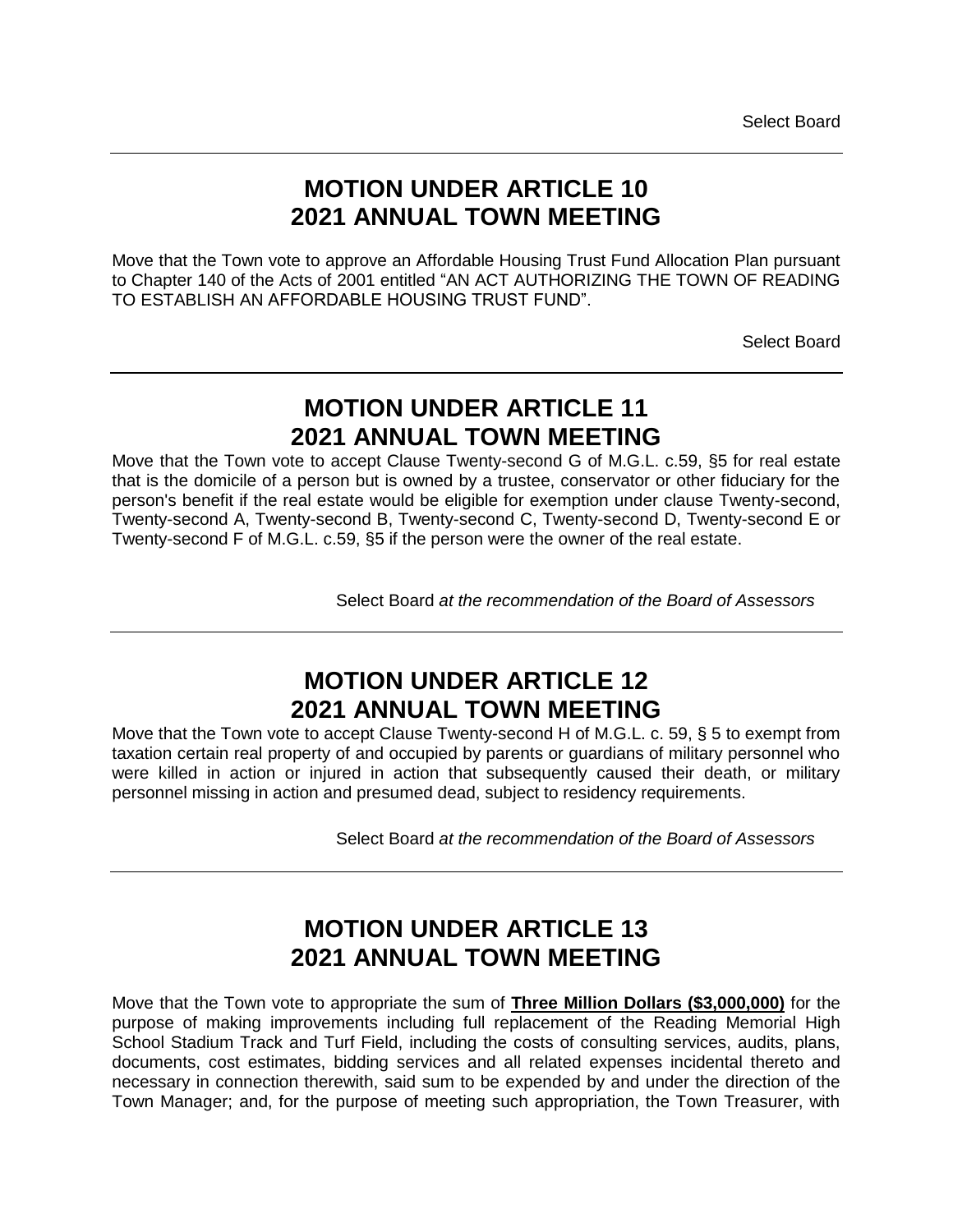the approval of the Select Board, is authorized to borrow said sum in accordance with G.L. c. 44, §7(1), or any other enabling authority; that the School Committee, Select Board, Town Manager, or any other agency or official of the Town, is authorized to apply for a grant or grants, to be used to defray the cost of all, or any part of, said project; and that Town Manager is authorized to enter into any and all contracts and agreements as may be necessary to carry out the purposes of this Article. Any premium received upon the sale of any bonds or notes approved by this vote, less any such premium applied to the payment of the costs of issuance of such bonds or notes, may be applied to the payment of costs approved by this vote in accordance with G.L. c. 44, §20, thereby reducing the amount authorized to be borrowed to pay such costs by a like amount.

Select Board

### **MOTION UNDER ARTICLE 14 2021 ANNUAL TOWN MEETING**

Move that the Town vote to appropriate the sum of **Two Million Seven Hundred Thousand Dollars (\$2,700,000)** for the purpose of making improvements including full replacement of the Parker Middle School Roof, including the costs of consulting services, audits, plans, documents, cost estimates, bidding services and all related expenses incidental thereto and necessary in connection therewith, said sum to be expended by and under the direction of the Town Manager; and, for the purpose of meeting such appropriation, the Town Treasurer, with the approval of the Select Board, is authorized to borrow said sum in accordance with G.L. c. 44, §7(1), or any other enabling authority; that the School Committee, Select Board, Town Manager, or any other agency or official of the Town, is authorized to apply for a grant or grants, to be used to defray the cost of all, or any part of, said project; and that Town Manager is authorized to enter into any and all contracts and agreements as may be necessary to carry out the purposes of this Article. Any premium received upon the sale of any bonds or notes approved by this vote, less any such premium applied to the payment of the costs of issuance of such bonds or notes, may be applied to the payment of costs approved by this vote in accordance with G.L. c. 44, §20, thereby reducing the amount authorized to be borrowed to pay such costs by a like amount.

Select Board

### **MOTION UNDER ARTICLE 15 2021 ANNUAL TOWN MEETING**

Move that the Town vote to accept and expend such sum of money as may be available to the Town pursuant to Chapter 90, Section 34 of the Massachusetts General Laws as reimbursement for the costs of repair, construction, maintenance or preservation of the Town's roads and bridges and other related costs that qualify under the State Aid Highway Guidelines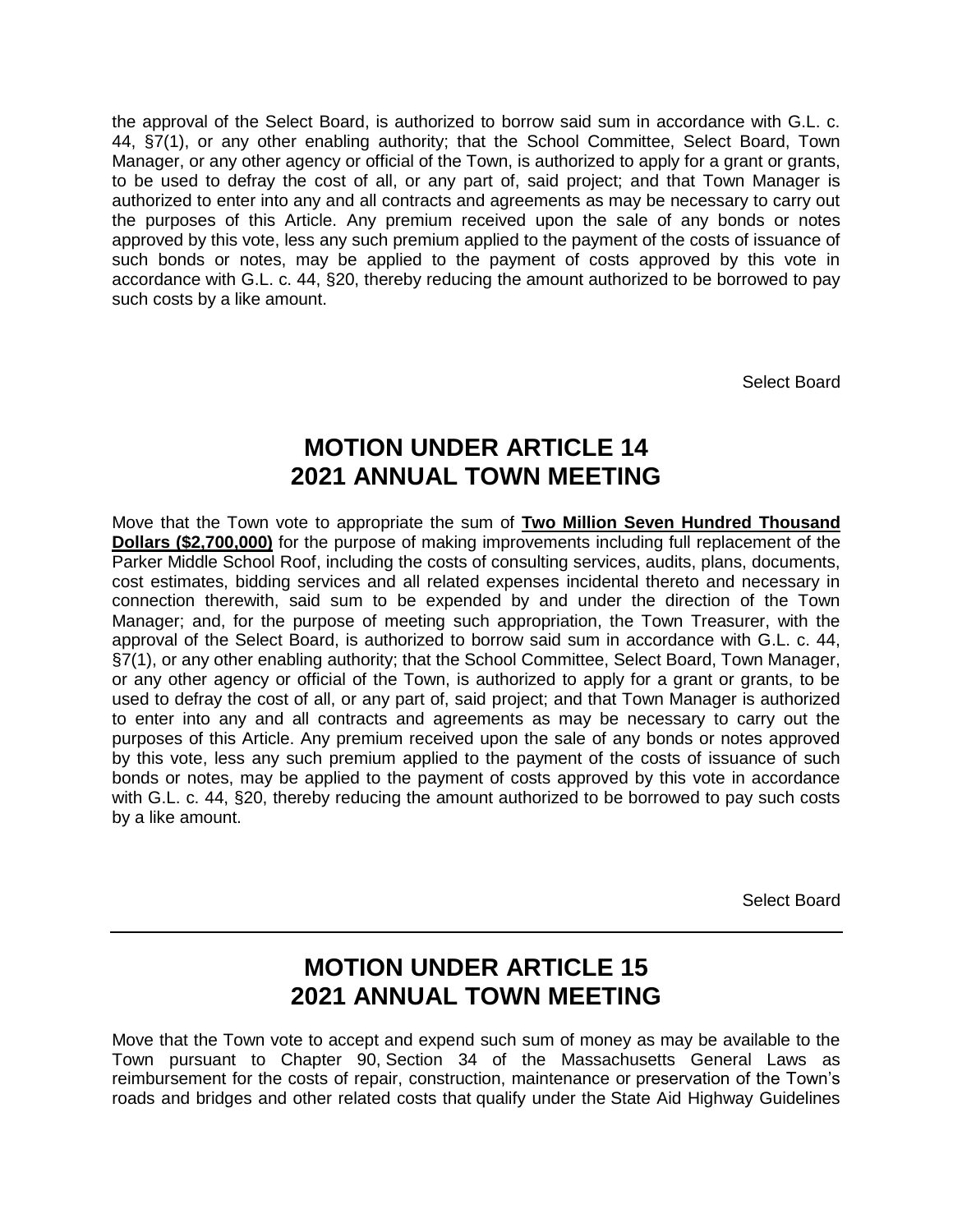adopted by the Massachusetts Department of Transportation; and to authorize the Town Treasurer, with the approval of the Select Board, to borrow said sum in anticipation of such reimbursement, in accordance with Chapter 44, Section 6 of the Massachusetts General Laws.

Select Board

### **MOTION UNDER ARTICLE 16 2021 ANNUAL TOWN MEETING**

See BUDGET MOTIONS handout.

Finance Committee

### **MOTION UNDER ARTICLE 17 2021 ANNUAL TOWN MEETING**

Move that the Town vote to transfer the care, custody, management and control of the properties off Lowell Street and Willow Street, shown on Assessors' Map 26 as Lots 50 & 32 (previously referred to as Plat 99, lots 2 and 21) which properties together contains 5.82 acres, more or less, to the Reading Conservation Commission, for the sole purpose of open space management; provided, however, that the Reading Department of Public Works shall have the right to replace, repair, maintain, and make necessary improvements to the existing sewer drains on the properties as shown on the following plans on file with the Town Clerk:

- 1. A plan of land entitled "Plan Showing Taking for Proposed Sanitary Sewer and Force Main from Mineral Street to New Senior High School, Town of Reading, Board of Public Works," prepared by Whitman & Howard, Engineers, Boston, Mass., dated June 1953, Sheet 2 of 5 Sheets;
- 2. A plan of land entitled "Record Sewer Plan Interceptor Pumping Station to High School, Board of Public Works," prepared by Philip Welch, Superintendent, dated May 1959;
- 3. A plan of land entitled "Town of Reading Massachusetts, Board of Public Works, Easement Through Private Property For Drainage And Sewerage Purposes, Hunt Street," prepared by the Engineering Division, Phillip Welsh, Superintendent, dated September 1963, and recorded with the Middlesex South Registry of Deeds on March 23, 1964, as Plan 266 of 1964; and
- 4. A plan of land entitled "Town of Reading Massachusetts, Board of Public Works, Record Sewer Plan Hunt St. and Interceptor No.1," prepared by the Engineering Division, Phillip Welsh, Superintendent, dated April 1965,

such plans on file with the Town Clerk; and provided further that such transfer of care, custody, management and control shall be subject to such right of the Department of Public Works.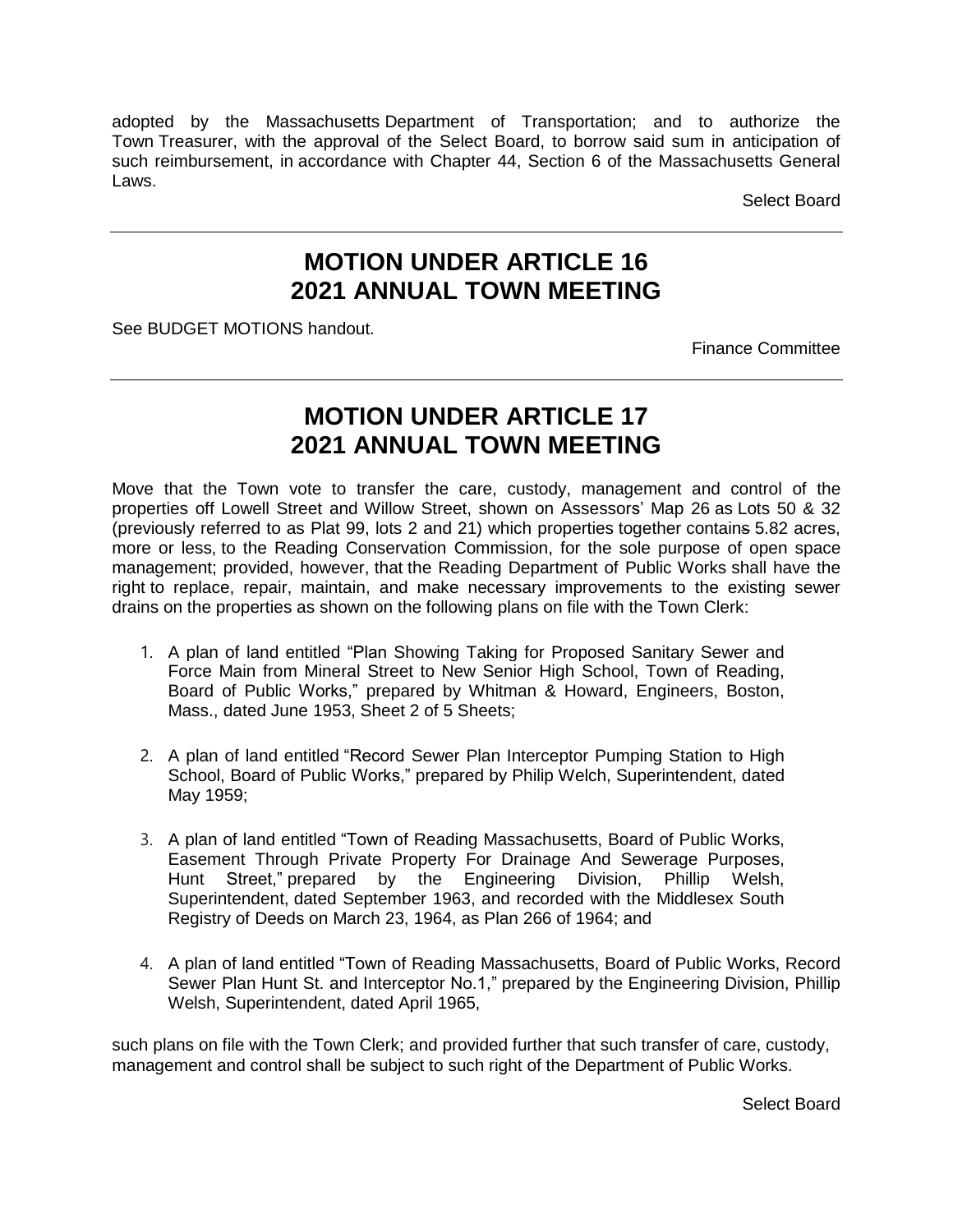### **MOTION UNDER ARTICLE 18 2021 ANNUAL TOWN MEETING**

To see if the Town will vote to amend Section 7.9, Stormwater Management and Erosion Control, of the General Bylaw as follows:

- 1. By revising Section 7.9.2, Definitions, as shown below, with additions being shown in bold and deletions being struck through:
	- 7.9.2 Definitions Unless the context clearly indicates otherwise, the following words and terms, as used in Section 7.9, shall have the following meanings:
		- 7.9.2.1 Applicant Any person requesting a Stormwater Permit.
		- 7.9.2.2 Best Management Practice (BMP) An activity, procedure, restraint, or structural improvement that helps to reduce the quantity or improve the quality of stormwater runoff.
		- 7.9.2.3 Common Plan of Development **or** Sale Any plan reflected in an announcement, documentation or physical demarcation indicating T**t**hat one (1) or more **multiple** distinct construction activities are or may be undertaken on a Site or on contiguous Sites, either simultaneously or at different times or on different schedules**, that are shown under one (1) plan**. **For example, if a developer buys a 20-acre lot and builds roads, installs pipes, and runs electricity with the intention of constructing homes or other structures sometimes in the future, this would be considered a larger common plan of development or sale. If the land is parceled off or sold, and construction occurs on plots that are less than one acre by separate, independent builders, this activity still would be subject to stormwater permitting requirements if the smaller plots were included on the original site plan.**
		- 7.9.2.4 Construction and Waste Materials Excess or discarded building or site materials at a construction site, including concrete truck washout, chemicals, litter and sanitary waste, that may adversely impact water quality.
		- **7.9.2.5 Critical Area Any of the following: An Outstanding Resource Water or Special Resource Water as designated in 314 CMR 4.00, a recharge area for a public water supply as defined in 310 CMR 22.02 (a Zone I, Zone II, or Interim Wellhead Protection Area for a groundwater source or a Zone A for a surface water source), a bathing beach**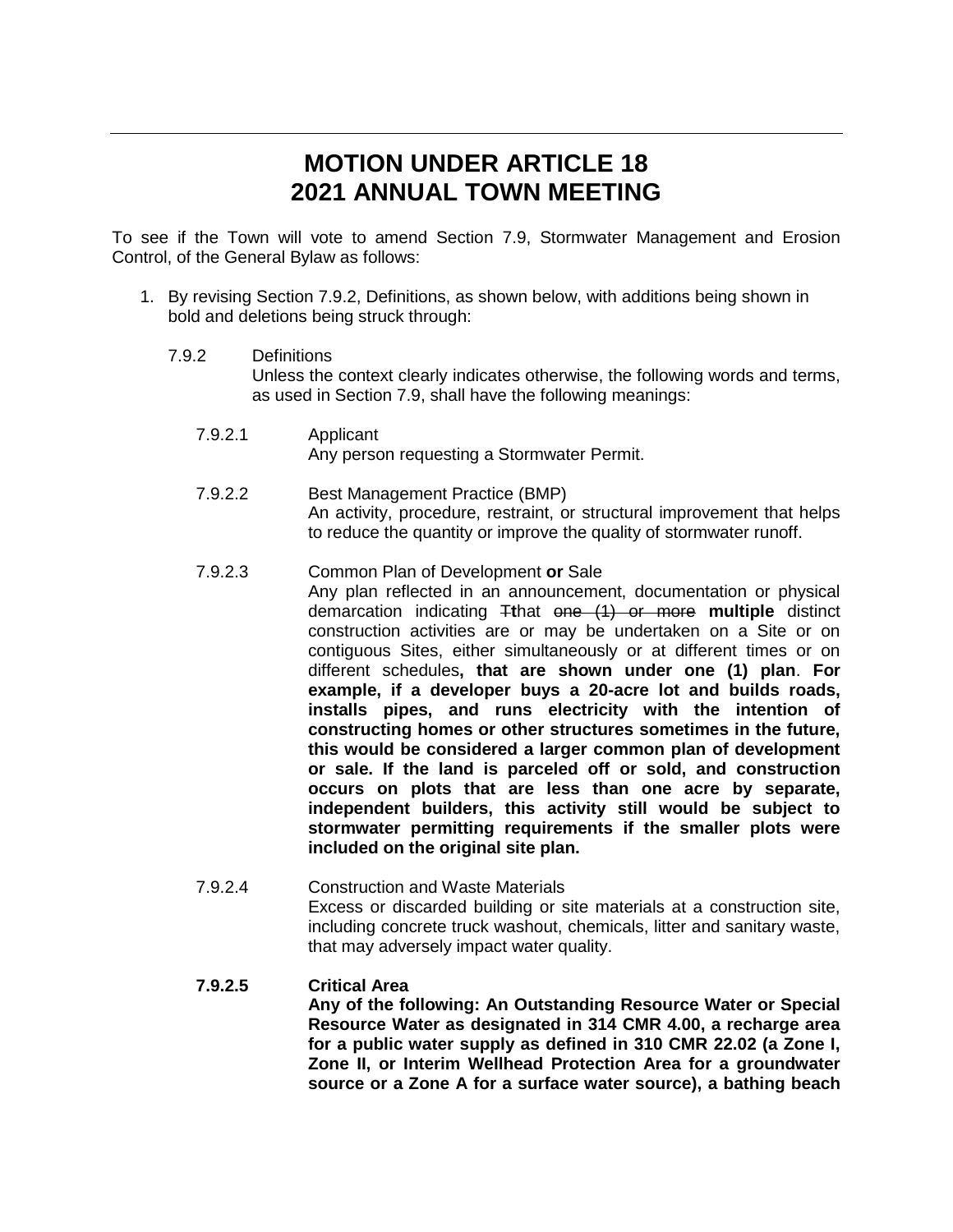#### **as defined in 105 CMR 445.000, or a cold-water fishery as defined in 310 CMR 10.04.**

7.9.2.5**6** Erosion The wearing away of the land surface by natural or artificial forces such as wind, water, ice, gravity, or vehicle traffic and the subsequent detachment and transportation of soil particles.

#### 7.9.2.6**7** Erosion and Sedimentation Control Plan

A document prepared by a qualified professional engineer or a Certified Professional in Erosion and Sedimentation Control, that specifies best management practices designed to control surface runoff, erosion and sedimentation during land-disturbing activities prior to or during construction.

- 7.9.2.7**8** Grading Changing the level or shape of the ground surface.
- 7.9.2.8**9** Impervious Surface Any artificial material or structure on or above the ground that prevents water from infiltrating the underlying soil. Impervious Surfaces may include roads, paved parking lots, sidewalks, and rooftops.

#### **7.9.2.10 Impaired Water**

**A water is impaired if it does not meet one or more of its designated use(s). For purposes of this Bylaw, Impaired Waters are those classified as categories 4 and 5 of the five-part categorization approach used for classifying the water quality standards attainment status for water segments under the U.S. EPA Total Maximum Daily Load (TMDL) program. This classification is done by the Massachusetts Department of Environmental Protection in its "Integrated List of Waters," pursuant to Clean Water Act Section 303(d) (33 USC Section 1313(d)) and 40 CFR Section 130.7(b)(4).**

7.9.2.9**11** Land-Disturbing Activity (or Disturbance of Land) Any activity that causes a change in the position or location of soil, sand, rock, gravel, or similar earth material.

#### **7.9.2.12 Low Impact Development (LID) Systems and practices that use or mimic natural processes resulting in the infiltration, evapotranspiration or use of stormwater. LID includes, but is not limited to, the following:**

*Site Design:* **Environmentally sensitive site design approaches such as minimizing impervious surfaces, fitting the development to the terrain, preserving and capitalizing on natural drainage systems, and reproducing pre-development hydrologic conditions; and**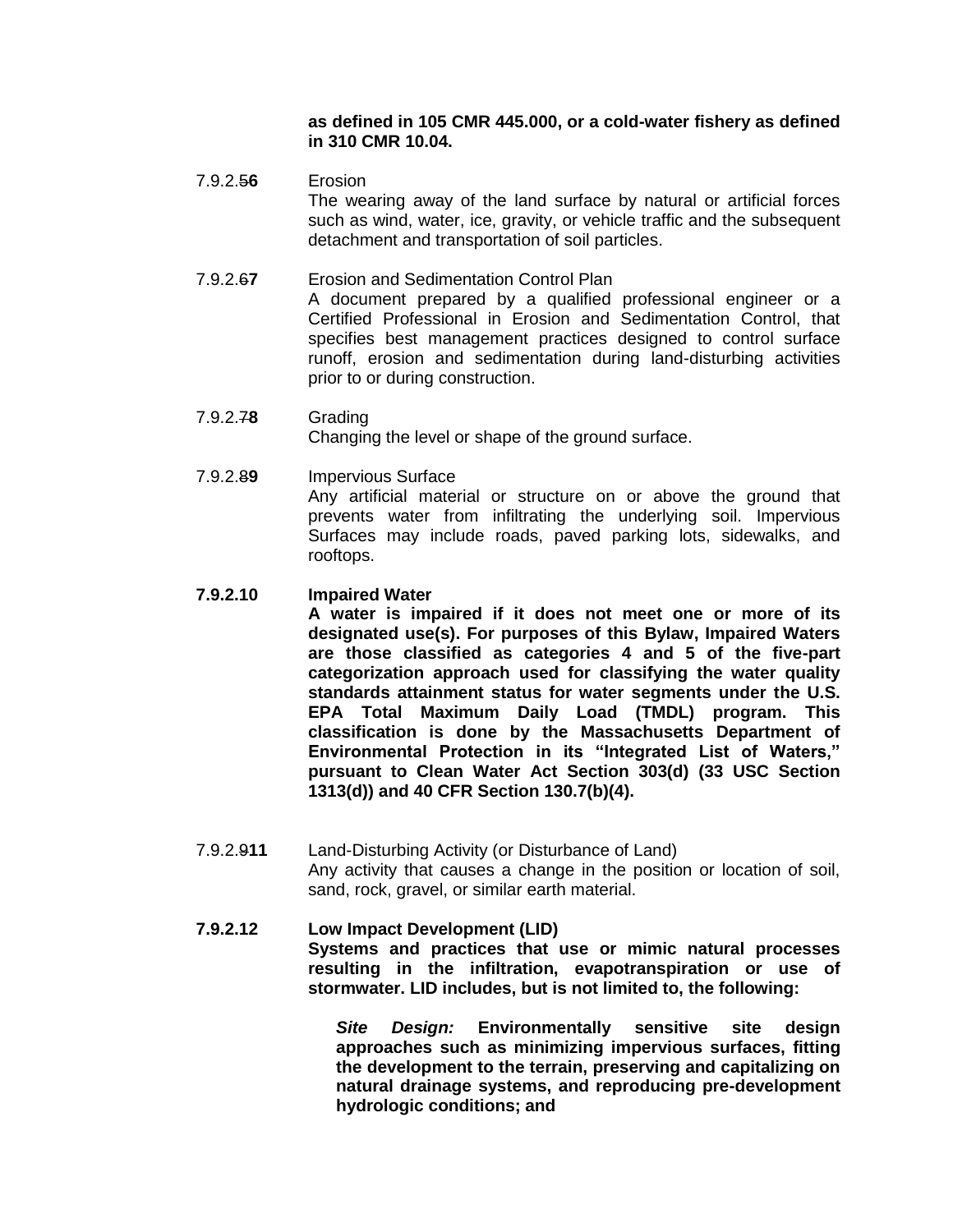*Systems:* **Stormwater management systems modeled after natural hydrologic features to manage rainfall at the source using decentralized micro-scale controls, such as bioretention facilities, rain gardens, vegetated rooftops, rain barrels, and permeable pavements.**

- 7.9.2.10**13** Massachusetts Stormwater Management Standards The Stormwater Management Standards issued by the Massachusetts Department of Environmental Protection, aimed at encouraging recharge and preventing stormwater discharges from causing or contributing to the pollution of the surface waters or groundwater of the Commonwealth.
- 7.9.2.11**14** Municipal Storm Drain System (or Storm Drain System) The system of conveyances owned by the Town (including roads, catch basins, curbs, gutters, ditches, constructed channels, pipes, and outfalls) by which stormwater is collected or conveyed.
- 7.9.2.12**15** New Development Any construction activities or land alteration that disturbs one or more acres of land, on an area that does not contain Impervious Surfaces.

#### 7.9.2.13**16** Operation and Maintenance Plan (O&M Plan) A plan establishing the functional, financial and organizational mechanisms for the ongoing operation and maintenance of a S**s**tormwater M**m**anagement S**s**ystem.

7.9.2.14**17** Owner

A Person with a legal or equitable interest in property.

7.9.2.15**18** Pollutant

Dredged spoil, solid waste, incinerator residue, filter backwash, sewage, garbage, sewage sludge, munitions, chemical wastes, biological materials, radioactive materials (except those regulated under the Atomic Energy Act of 1954, as amended (42 U.S.C. 2011 et seq.)), heat, wrecked or discarded equipment, rock, sand, cellar dirt, industrial, municipal, and agricultural waste, and any other material that may cause or contribute to exceedance of water quality standards in the waters to which the Storm Drain System discharges.

- 7.9.2.16**19** Redevelopment Any construction, land alteration or improvement of Impervious Surfaces that disturbs one or more acres of land, on an area that already contains Impervious Surfaces.
- 7.9.2.17**20** Runoff Rainfall, snowmelt, or irrigation water flowing over the ground surface.
- 7.9.2.18**21** Sediment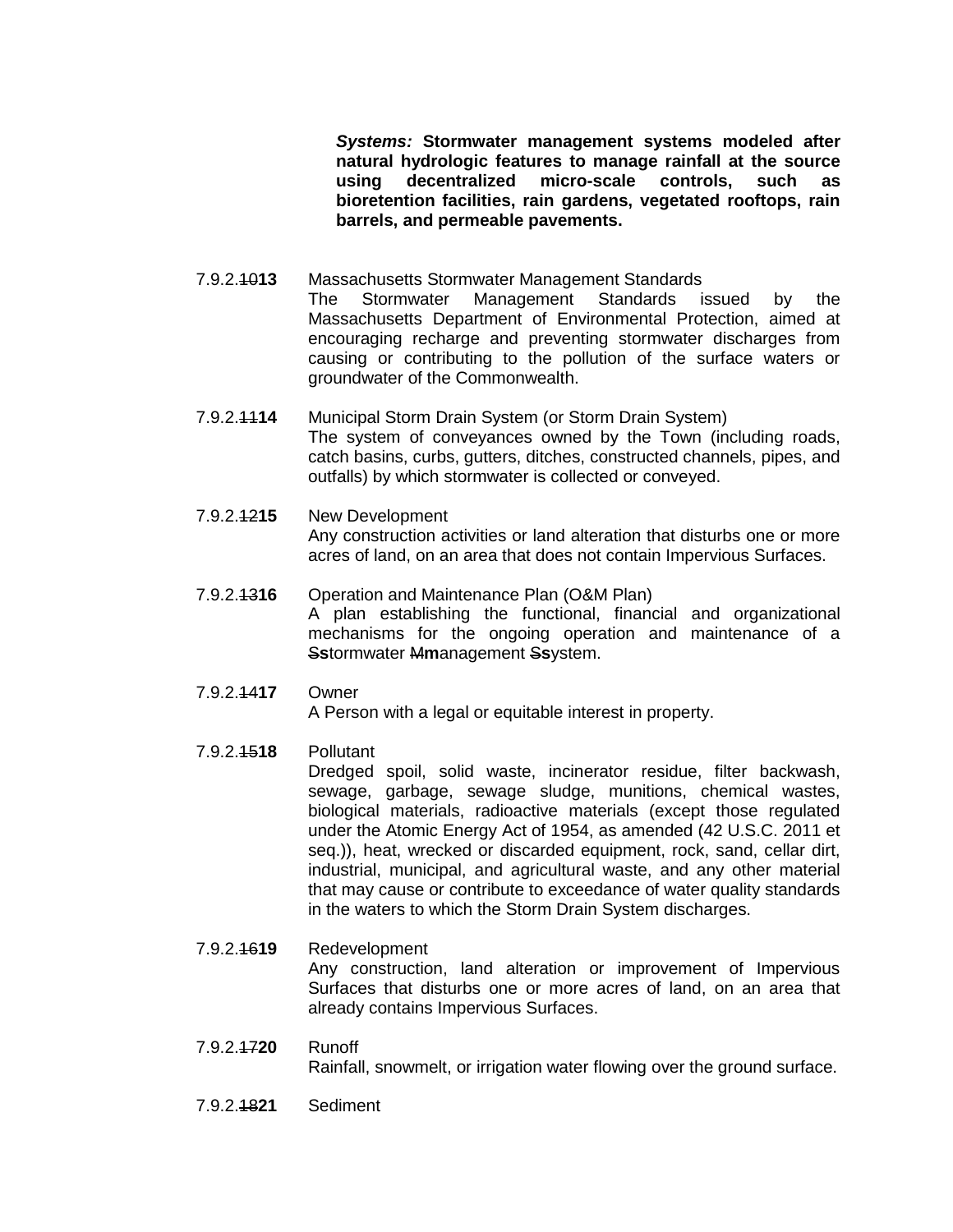Mineral or organic soil material that is transported, by wind or water, from its origin to another location.

- 7.9.2.19**22** Sedimentation The process or act of deposition of sediment.
- 7.9.2.20**23** Site Any parcel of land or area of property where land-disturbing activities are, were, or will be performed.
- 7.9.2.21**24** Soil Any earth, sand, loam, clay, rock, gravel, or similar material.
- 7.9.2.22**25** Stabilization The use, singly or in combination, of mechanical, structural, or vegetative methods, to prevent, reduce or slow erosion.
- 7.9.2.23**26** Stormwater Any surface flow, runoff or drainage resulting entirely from any form of natural precipitation.
- 7.9.2.24**27** Stormwater Management Plan A document containing sufficient information for the **Community Planning and Development Commission (**CPDC**)** to evaluate the environmental impact, effectiveness and acceptability of the measures proposed by the applicant for reducing adverse post-construction impacts from stormwater, including controlling stormwater runoff and promoting infiltration.
- 2. By revising Section 7.9.3, Responsibility for Administration, as shown below, with additions being shown in bold and deletions being struck through.
	- 7.9.3 Responsibility for Administration The Community Planning and Development Commission (CPDC) shall administer, implement and enforce Section 7.9, with assistance from the Building Inspector**, except as provided in Section 7.9.3.3 for projects within the jurisdiction of the Conservation Commission**. Any powers granted to or duties imposed upon the CPDC, except the power to hear appeals, may be delegated in writing by the CPDC to other employees or agents of the Town.
		- 7.9.3.1 Rules and Regulations The CPDC may adopt, and periodically amend, rules and regulations to effectuate the purposes of Section 7.9 or to implement any postconstruction design requirements of the Town's NPDES stormwater discharge permit. **The rules and regulations may specify the precipitation estimates to be used when calculating stormwater runoff for drainage system design.** Failure by the CPDC to promulgate such rules and regulations shall not have the effect of suspending or invalidating the requirements of Section 7.9.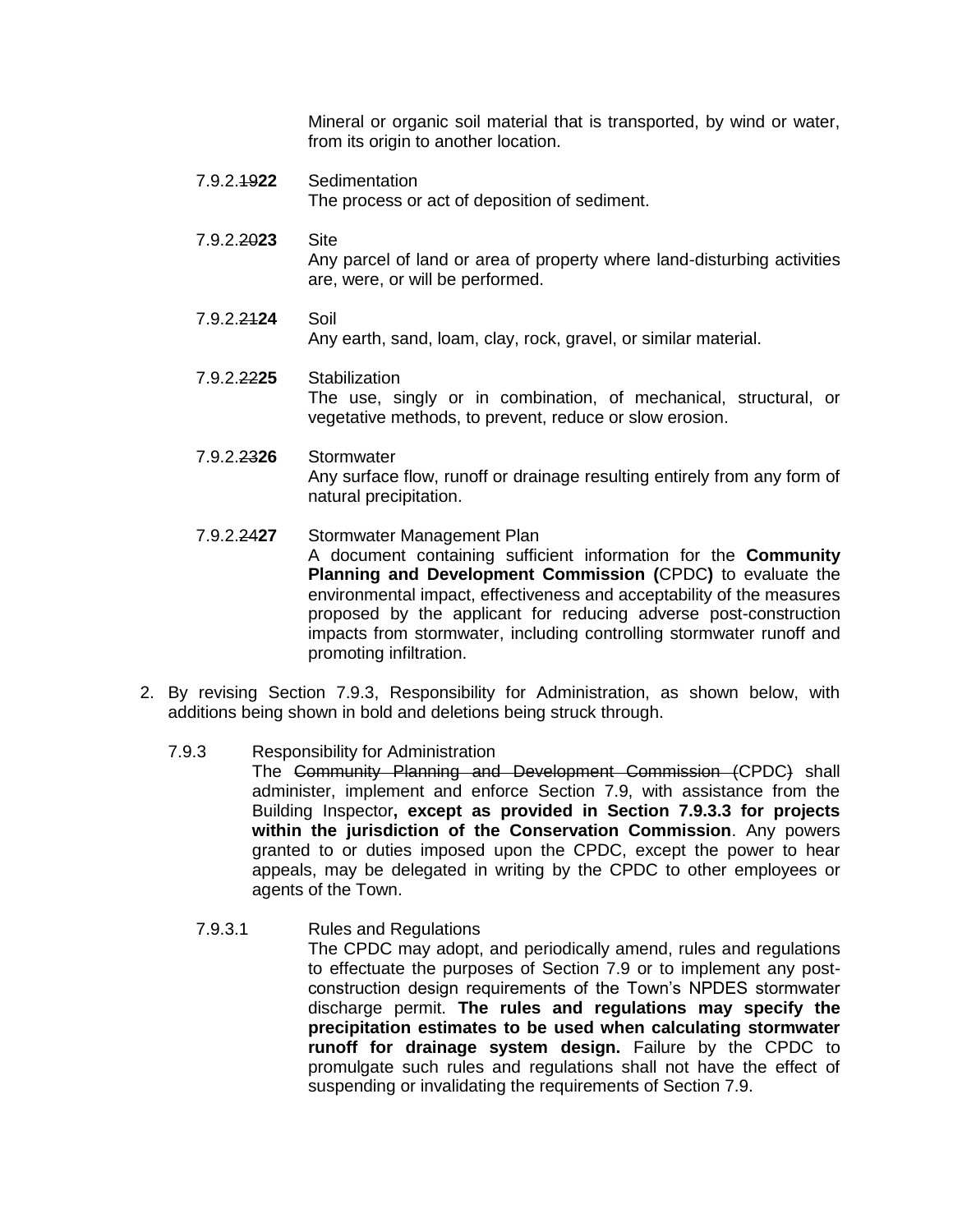#### **7.9.3.2** Waiver

The CPDC may waive strict compliance with any requirement of Section 7.9 or the rules and regulations promulgated hereunder, where such action is in the public interest and is not inconsistent with the purpose and intent of Section 7.9. In making this determination, the CPDC shall consider whether:

- The public health, safety, and the environment will be protected;
- Strict application of the requirement to be waived would undermine the public interest;
- Specific substitute requirements can be adopted that will result in the substantial protection of the Municipal Storm Drain System, and the rights of persons affected by the waiver; and
- The action made possible by the waiver will not violate the provisions of federal or state law, other applicable provisions of local bylaws or regulations, or the Town's NPDES stormwater discharge permit.

#### **7.9.3.3 Projects Within Conservation Commission Jurisdiction**

- **In order to avoid duplicative permitting proceedings, for activities regulated under Section 7.9 that will be undertaken wholly or partly within the jurisdiction of the Reading Conservation Commission and require stormwater review under 310 CMR 10.00 or the Reading Wetlands Bylaw, the Conservation Commission shall serve as the permitting authority for the stormwater permit required by Section 7.9.4.1. For those projects, the Conservation Commission shall have the role, powers and duties assigned to the CPDC in this Section 7.9, except the power to adopt regulations. The CPDC's Stormwater Regulations shall apply to those projects, with the Conservation Commission substituting for the CPDC in carrying out the permitting as specified in this Section 7.9 and the CPDC's Stormwater Regulations. The Conservation Commission may adopt its own Stormwater Management and Erosion Control Procedures to govern the mechanics of submission and review of permit applications.**
- 3. By revising Section 7.9.4, Applicability, as shown below, with additions being shown in bold and deletions being struck through.
	- 7.9.4 Applicability
		- 7.9.4.1 Regulated Activities

Any activity that results in disturbance of one (1) or more acres of land and any land-disturbing activity that is part of a Common Plan of Development or Sale that will ultimately result in the disturbance of one (1) or more acres of land, shall be subject to the requirements of Section 7.9. No person shall undertake any such activity unless it is authorized by a stormwater permit issued by the CPDC, or exempt pursuant to Section 7.9.4.2.

7.9.4.2 Exempt Activities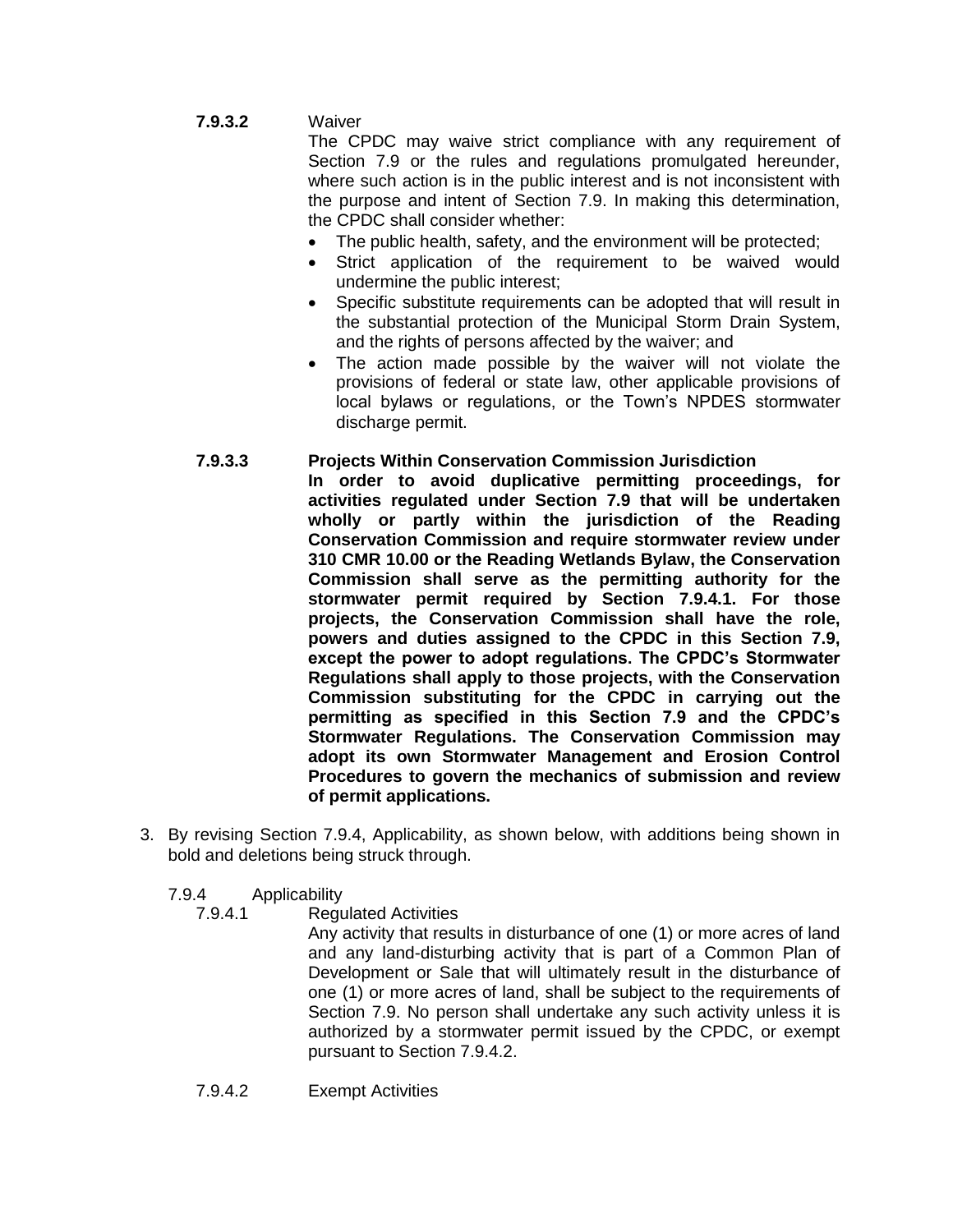The following activities are exempt from the requirements of Section 7.9:

- Normal maintenance and improvement of land in agricultural or aquacultural use, as defined by MGL Chapter 131 Section 40 and 310 CMR 10.04; **and**
- Normal maintenance of lawns and landscaping**.**; and
- Activities that are subject to the jurisdiction of the Conservation Commission under Section 7.1 or MGL Chapter 131 Section 40 and its implementing regulations; demonstrate compliance with the Massachusetts Stormwater Management Standards, as reflected in an Order of Conditions; and are in compliance with the requirements of that Order of Conditions.
- 4. By revising Section 7.9.5, Permits and Procedure, as shown below, with additions being shown in bold and deletions being struck through.
	- 7.9.5 Permits and Procedure
		- 7.9.5.1 Stormwater Permit Application

Prior to the commencement of any activity regulated by Section 7.9, a stormwater permit application shall be filed with the CPDC, including:

- A completed stormwater permit application Form with original signatures of all owners;
- **A narrative describing the incorporation of LID strategies as defined in Section 7.9.2.12;**
- An Erosion and Sediment Control Plan satisfying the requirements of Section 7.9.6;
- A Stormwater Management Plan satisfying the requirements of Section 7.9.7;
- An Operation and Maintenance Plan satisfying the requirements of Section 7.9.8; and
- Payment of any application fee established by the CPDC pursuant to Section 7.9.5.6.
- 5. By revising Section 7.9.7, Stormwater Management Plan, as shown below, with additions being shown in bold and deletions being struck through.

#### 7.9.7 Stormwater Management Plan

The Stormwater Management Plan shall contain sufficient information for the CPDC to evaluate the environmental impact, effectiveness, and acceptability of the measures proposed by the applicant for reducing adverse postconstruction impacts from stormwater. The Stormwater Management Plan shall fully describe the proposed activity in drawings and narrative.

7.9.7.1 Design Standards

The stormwater management measures set forth in the Stormwater Management Plan shall be designed to meet Standards 1-6 (for New Development) or Standard 7 (for Redevelopment) of the Massachusetts Stormwater Management Standards, as well as any post-construction design requirements adopted under Section 7.9.3.1.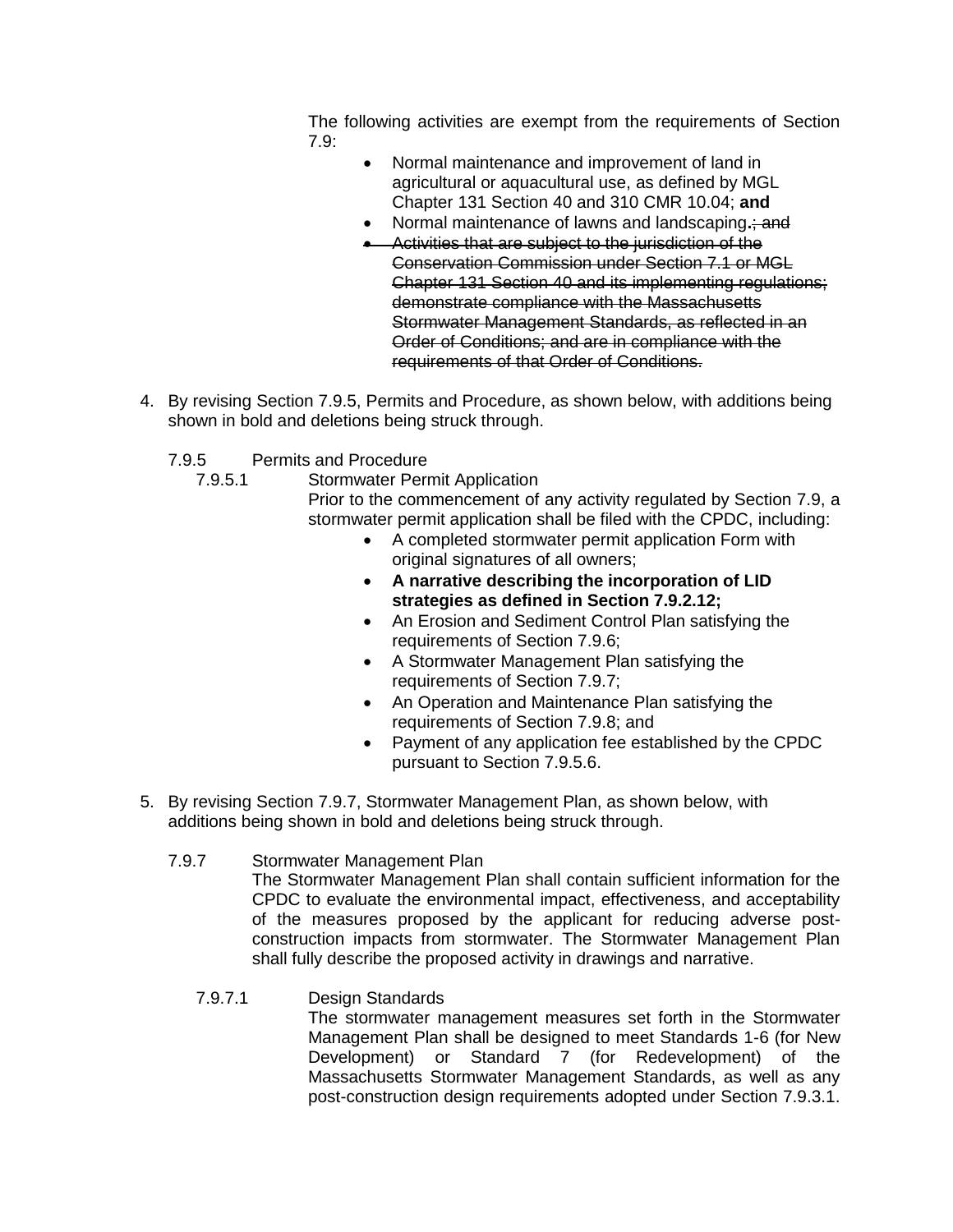**In addition, LID site planning and design strategies shall be incorporated unless infeasible in order to reduce the discharge of stormwater.**

#### 7.9.7.2 Site Plan

The Stormwater Management Plan shall include a site plan, stamped and certified by a qualified Professional Engineer registered in Massachusetts, containing the following information:

- The names, addresses, and telephone numbers of the owner, the applicant, and the persons or firms who prepared the plan;
- Title, date, north arrow, scale, legend, and locus map;
- The site's existing and proposed topography with contours at 2-foot intervals;
- Existing site hydrology, including any existing stormwater conveyances or impoundments;
- Estimated seasonal high groundwater elevation (November to April) in areas to be used for stormwater retention, detention, or infiltration;
- The existing and proposed vegetation and ground surfaces with runoff coefficient for each;
- A drainage area map showing pre- and post-construction watershed boundaries, drainage area and stormwater flow paths;
- **Identification of all critical areas and tributaries to critical areas within the geographic area shown on the plan;**
- **Identification of all impaired waters to which stormwater from the site will discharge directly or indirectly;**
- Drawings of all components of the proposed drainage system; and Such other information as is required by the CPDC.

Community Planning and Development Commission

# **MOTION UNDER ARTICLE 19 2021 ANNUAL TOWN MEETING**

Move to table the subject matter of Article 19.

Select Board

### **MOTION UNDER ARTICLE 20 2021 ANNUAL TOWN MEETING**